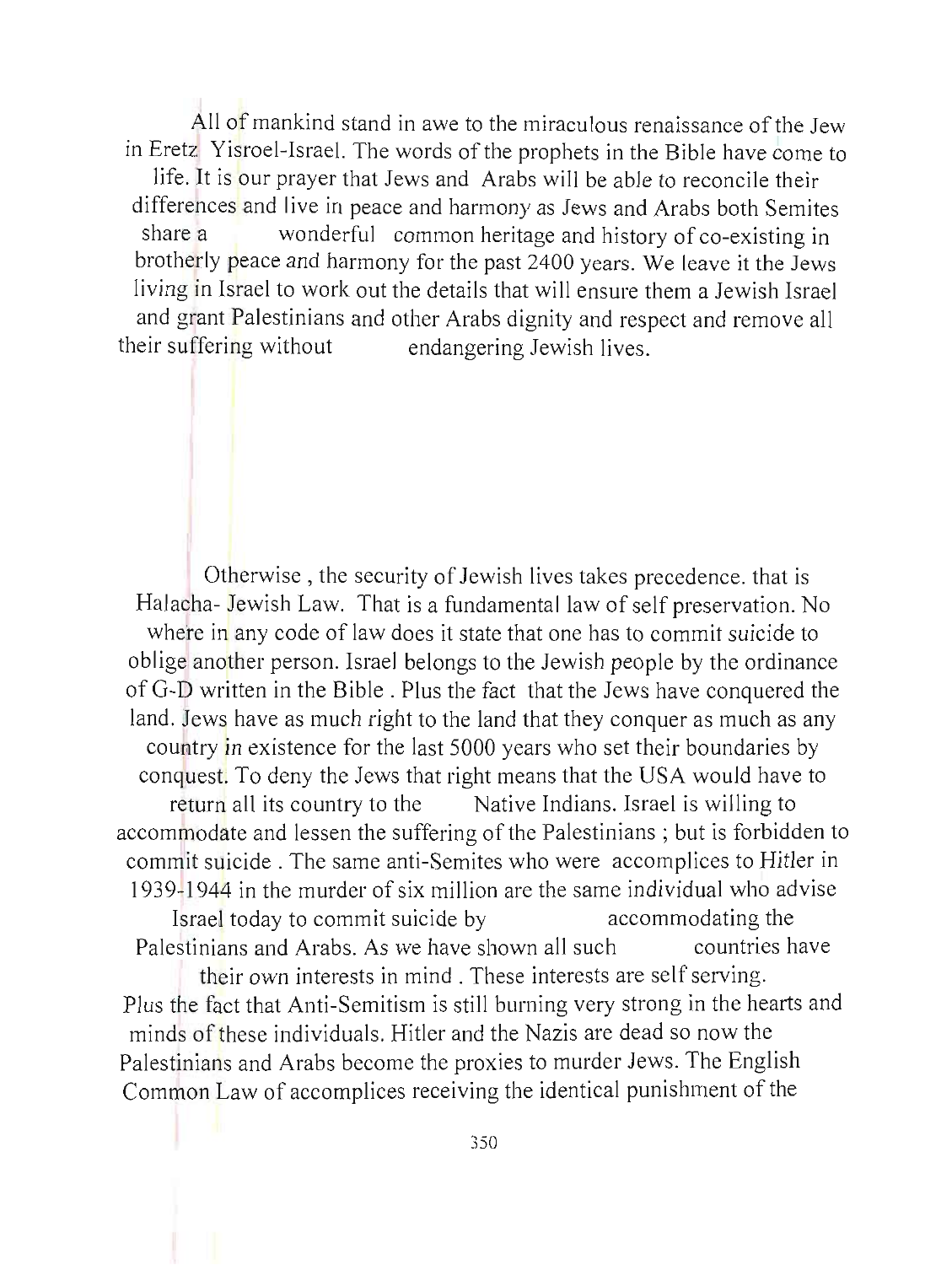murderers has been abolished in the European countries that have a history of 1700 years of murdering Jews and later non Jews as I have elaborated above. Only in the USA this sensible law is in operation. There exists a good reason for the abolition of the accomplice law in Europe. Otherwise all the governmental policy that employs foreign thugs to kill Jews and others whom the government wants rubbed out would be stymied, would the accomplice law remain on the books.

In a court of American law all those individuals who were accomplices in the murder of six million Jews -even if they be allied officials -would be handed the same sentence as the murderers. An accomplice is held to the same punishment as the murderer. The fact that all the Allied officiais were not tried at Nuremberg together with the Nazis and given the same punishment is because of political reasons. Be it as it may, it is a crime for ANY Jew in Israel or elsewhere to agree to abandon our hard won victory and miracle from G-d and fall for the criminal propaganda that the same enemies of the Jews in 1939-1944 are now trying to brain wash Jews in Israel to abandon our sovereignty. Never again will Jews return and depend on the mercy of these individuals.

One is mandated to take any action even to kill one a hundred a thousand a million or a billion to safe guard your life. hakom lehorgeho hashkem vehorgo. If anyone arises to kill you preempt and destroy them. There exists no rights for those individuals like terrorists that want to

kill fews. The Israeli Secret Service must be given all rights including to torture the terrorists to extract information in order to save Jewish lives. There exists no greater humane law than to save your life. When terrorists have announced their goal to kill Jews and destroy Israel it is a crime to give these terrorists any rights. There exists no rights for anyone to enable them to kill you or destroy Israel. Any law that ensures the security of Israel is the will of G-d. that supersedes any basic human rights. If it is a question of

Israel remaining a democracy or a Jewish state one is mandated by G-d in the Torah according to Hallacha to elect that Israel remain a Jewish state. This law supercedes all laws pekuach nefesh doche kol hatorah kulo. The saving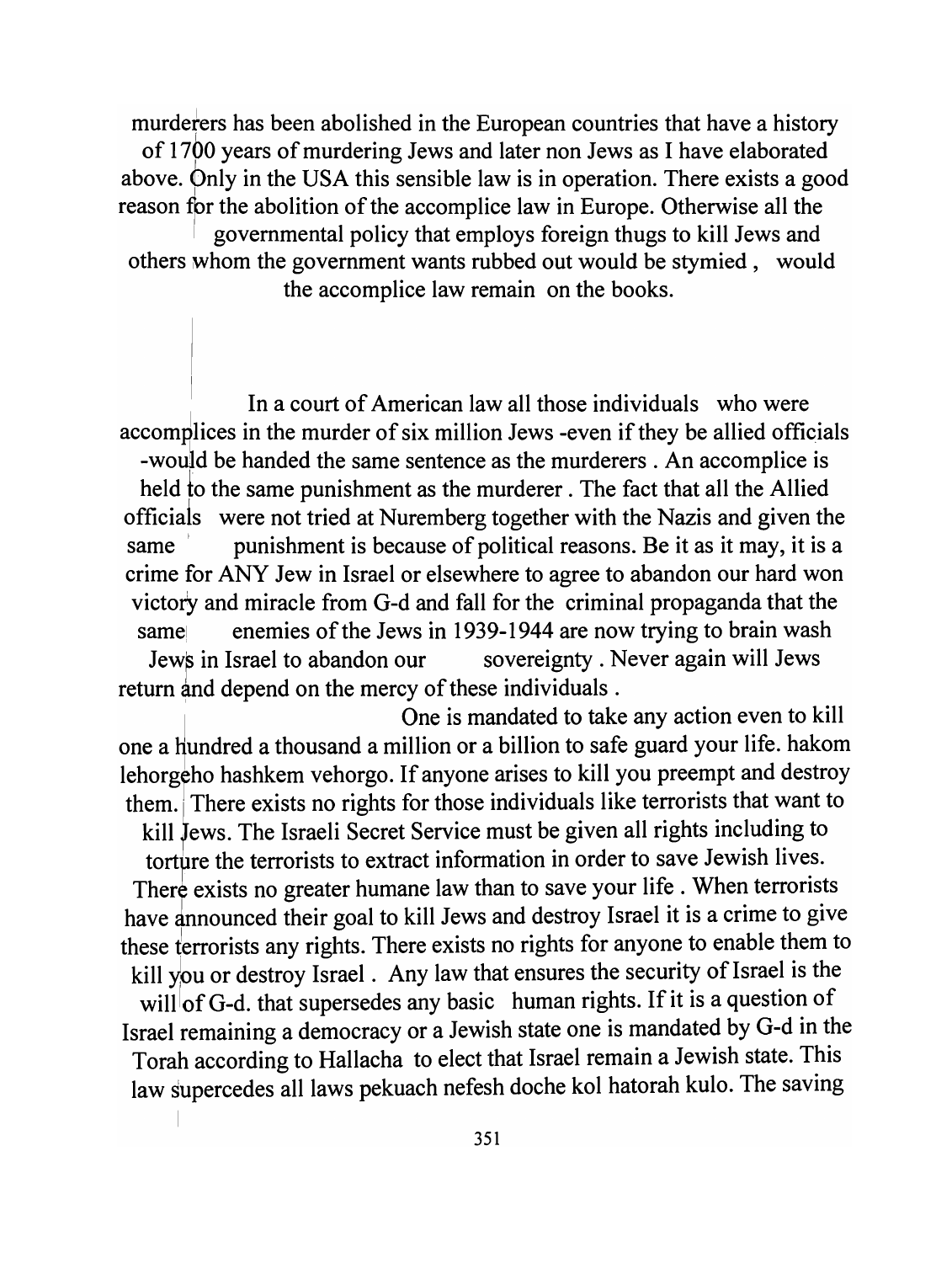of your life supercedes all laws - including the international laws crafted by

the Europeans to bind The Jew's hands and render him helpless. The Europeans have a history of 1700 years of crafting laws making it legal to commit murder by the simple expedient of declaring war and then commit grand larceny by stealing the property of all their weaker neighbors. There does not exist one country in the world that has not set their boundaries

by this simple legal devise of murder and grand larceny. Now these hypocrites are preaching to the Jew and attempting to brainwash him with " morality and ethical" behavior toward the Palestinians. Let the Europeans

first practice what they preach before they admonish the Jew.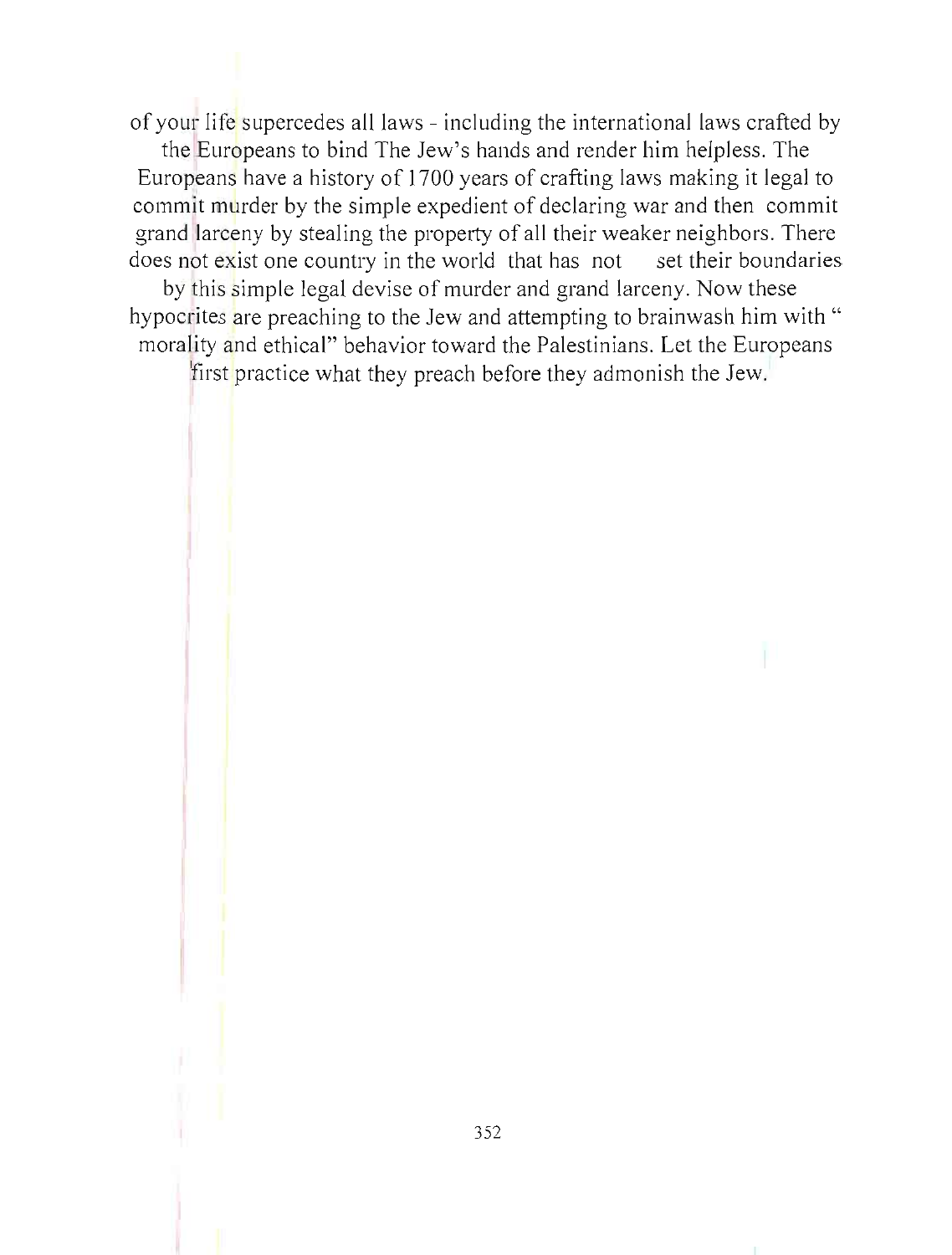Chapter 2

### INTELLECTUAL ASSAULT AGAINST THE JEW 315-2007 ACE

### THE JEWISH DIASPORA IN ROME EGYPT [PRE CHRISTIAN TIMES] BABYLONIA PERSIA UNDER THE MOSLEMS AFRICANS HINDUS AND BUDHISTS

## ARCHEOLOGY AS AN ALLY TO REPEL THE LIES OF THE ANTI-SEMITES

Deadly lies slander and libel have been the favorite tools that Anti-Semites have employed against Jews and Judaism for the last 2300 years. One of the earliest anti-Semites to use such lies was a Greek living in Egypt by the name of Apion . He lived at the time of the Jewish Philosopher Philo. **In** addition to libeling Jews and Judaism he also headed a delegation to Rome to reduce the rights that Jews were granted by Rome who controlled Egypt. He was opposed by Philo. Apion won but the Roman Emperor soon died or was killed and the new Roman Emperor restored Jewish rights.

Years later Josephus wrote a book called against Apion that answered the deadly lies deceptions and libel of Apion. Josephus also wrote 24 books that chronicled the war against Rome in 70ACE that ended with the burning of the Holy Temple. Together with the revolt by Bar Kochba in 130 ACE that was also crushed by Rome over one million Jews war killed , sold into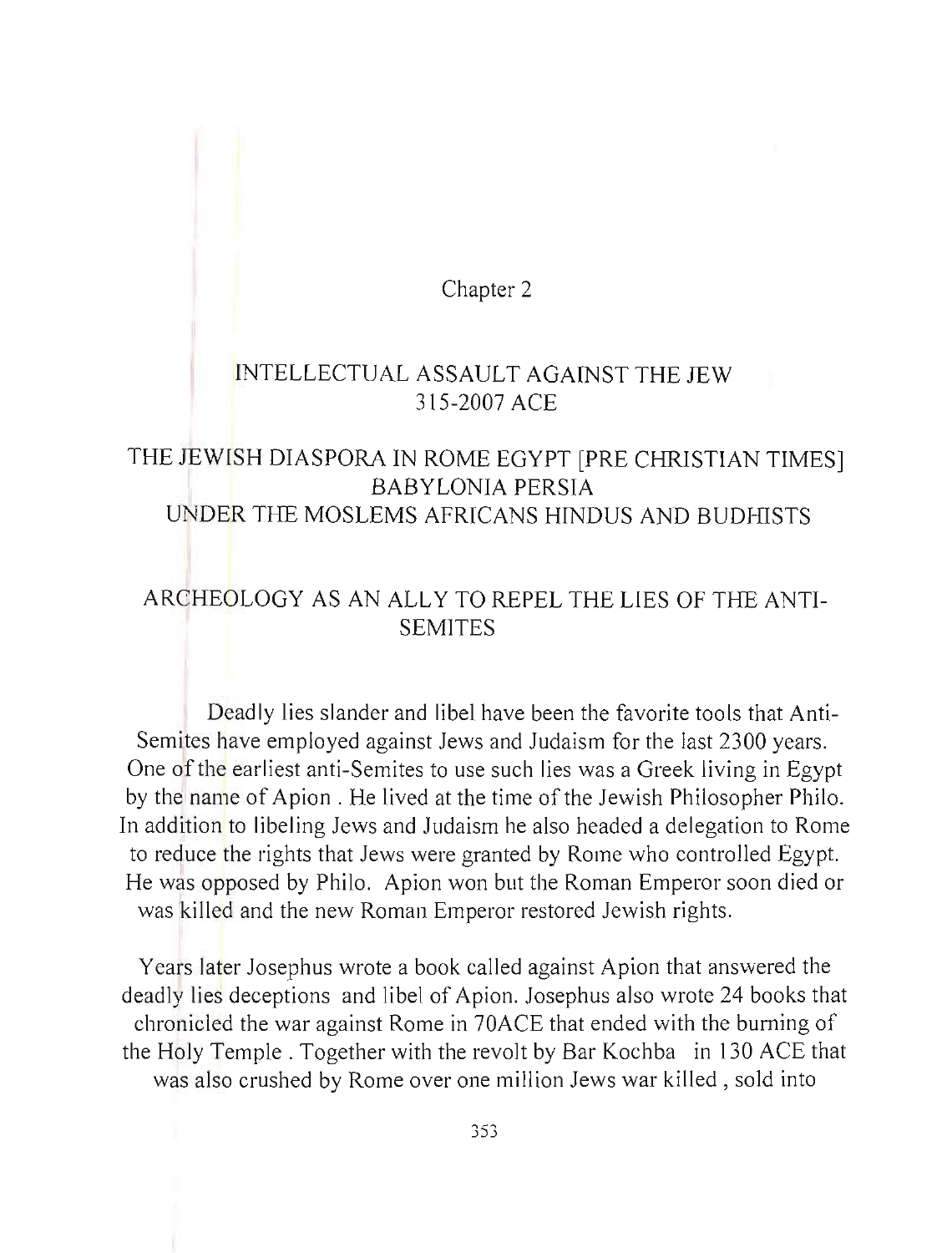slavery or used as gladiators by the Romans.

However when Jews did not revolt in most instances the Romans granted the Jews freedom of religion. Although the Romans worshiped a pantheon of gods they did not impose their faith on the conquered countries. There existed a Roman Anti-Semite Tacitus. He repeated then same lies as Apion and added embellishments of his own. There existed other Anti-Semites who added embellishments of their own to the lies distortions and forgeries. However the Roman Government was not impressed by these hate mongers in their policy of granting religious liberty to all their residents and citizens. In this respect they followed the Assyrian Babylonian and Persian models and their policy was followed by the Muslims after 750ACE when they conquered North Africa the Middle East and half of the Iberian Peninsula. The rulers of Hindu India and Buddah China followed a similar tolerant policy of freedom of religion to other faiths in most periods of history. However the lies of the Greek and Roman anti Semites were resurrected by religious Anti Semites 315 ACE -1840 ACE and later by secularist Anti Semites 1840-2007. The haters are not only ignorant laymen; but PHDs from prestigious universities in Germany France and Great Britain. All or many of the Nazi commanders in the death . camps were PHDs

We were given a treat when the university professors of Great Britain decided to engage in a boycott of Israeli professors because the Israeli professors do not pressure Israel to adopt a position that would spell suicide for Israel. The Physician union and the union of freight and transportation were going to boycott their Israeli counterparts if they would not pressure the Israeli government to commit suicide. Never mind that Great Britain considered such a boycott illegal Great Britain is one of the countries that voted to repeal the English Common Law holding accessories not liable. But these English Anti-Semites mandated that the Jew tum the other cheek while they do the beating of the Jew, otherwise they would boycott the Jew. . I feel that these English Anti -Semites should be held accountable for their action. They all should be persecuted in every court of law to bankrupt them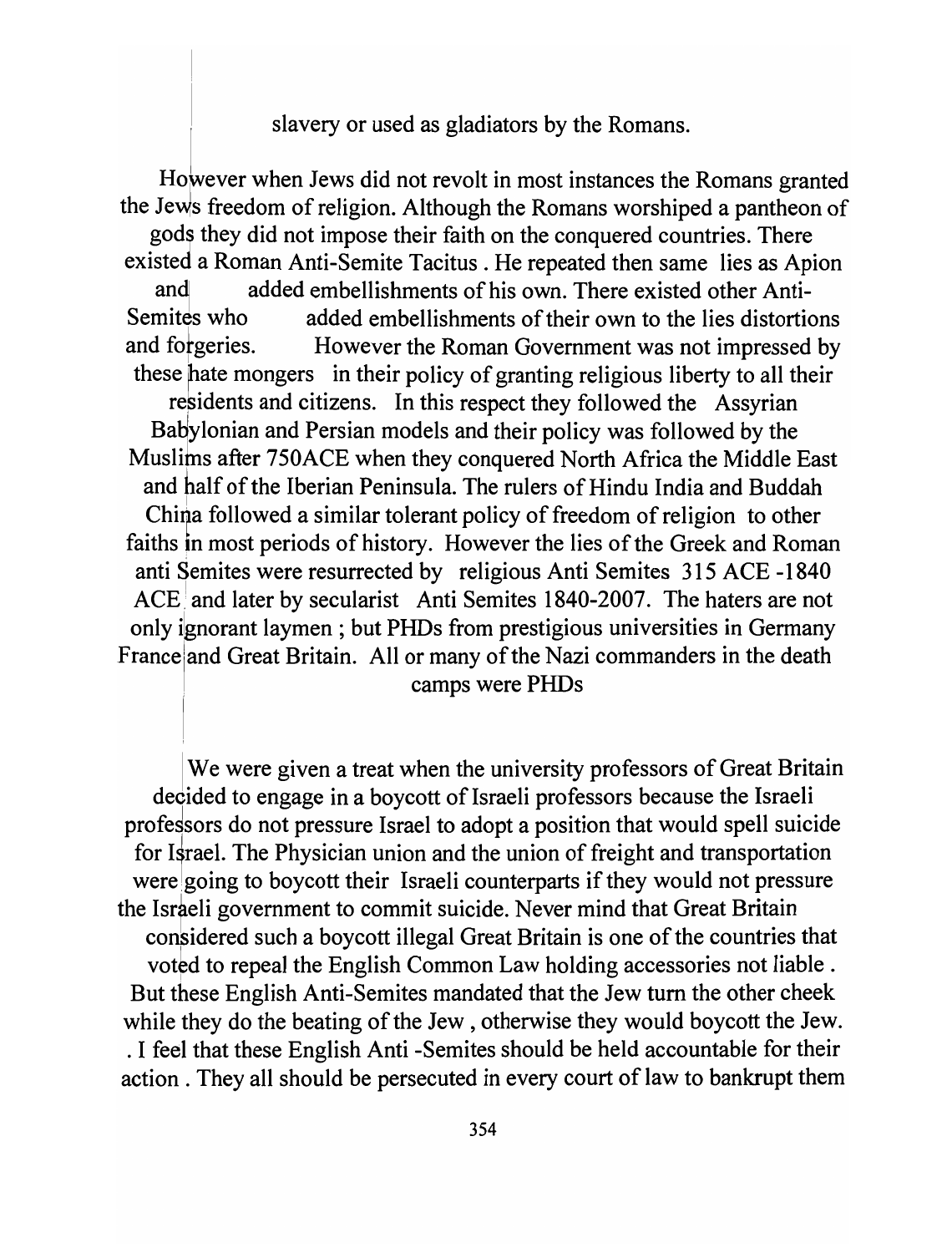$\cdot$  No wonder that as of September 30, 2007 they withdrew their boycott with a note that they were advised that it was unlawful. They should likewise be held accountable for all the misery persecutions in all parts of the world where hundreds of thousands of people are being killed and forced to become refugees and these professors or physicians or traffic and freight managers did zero to help. These professors physicians and traffic managers should be given the same treatment that they reserved for the Israeli Jew. They also should be considered personally responsible for what Great Britain did to the Jews 1920-1947. They should personally be responsible as accomplices for the murder of six million Jews who perished 1939-1944 at the hands of the Nazis and 22,000 Israeli Jews who perished as a result of Great Britain aiding the Arabs 1947-2007. All legal civil and criminal means in all courts of the world should be used to ensure that these Anti-Semites pay.

Jews enjoyed religious freedom under the Babylonians who destroyed the First Temple and exiled the tribe of Judah and Benjamin to Babylonia 2500 years ago. They made the Jews feel very comfortable. They everl granted Jews a semi-autonomous status. Jews decided to remain in Babylbnia after Cyrus emperor of Persia who conquered Babylonia granted permission for them to return to Israel. Only 42,500 Jews returned. Jews remaihed in Babylonia later known as Iraq for 2,500 years until the state of Isrrel was formed . Jews retained semi autonomous status under most Muslim rulers. For a period of time they enjoyed this status in Poland in the Vaad or union of four lands in 1400-1600.

Jews for the last 2500 years followed a policy of not having all your eggs in one basket. Jews by necessity if not by choice lived in the Diaspora because the chances of Jews remaining alive were greater. They lived in those countries that would admit Jews. Thus Jews lived not only in Babylon Persia but also in Egypt Africa -Ethiopia Rome France and Germany in addition to the Arabian Peninsula in Yemen and in the Indian sub Continent Burma and in Afghanistan. See Caesar and Christ by Will Durant pages 545-546. During certain periods of time Jews even had semi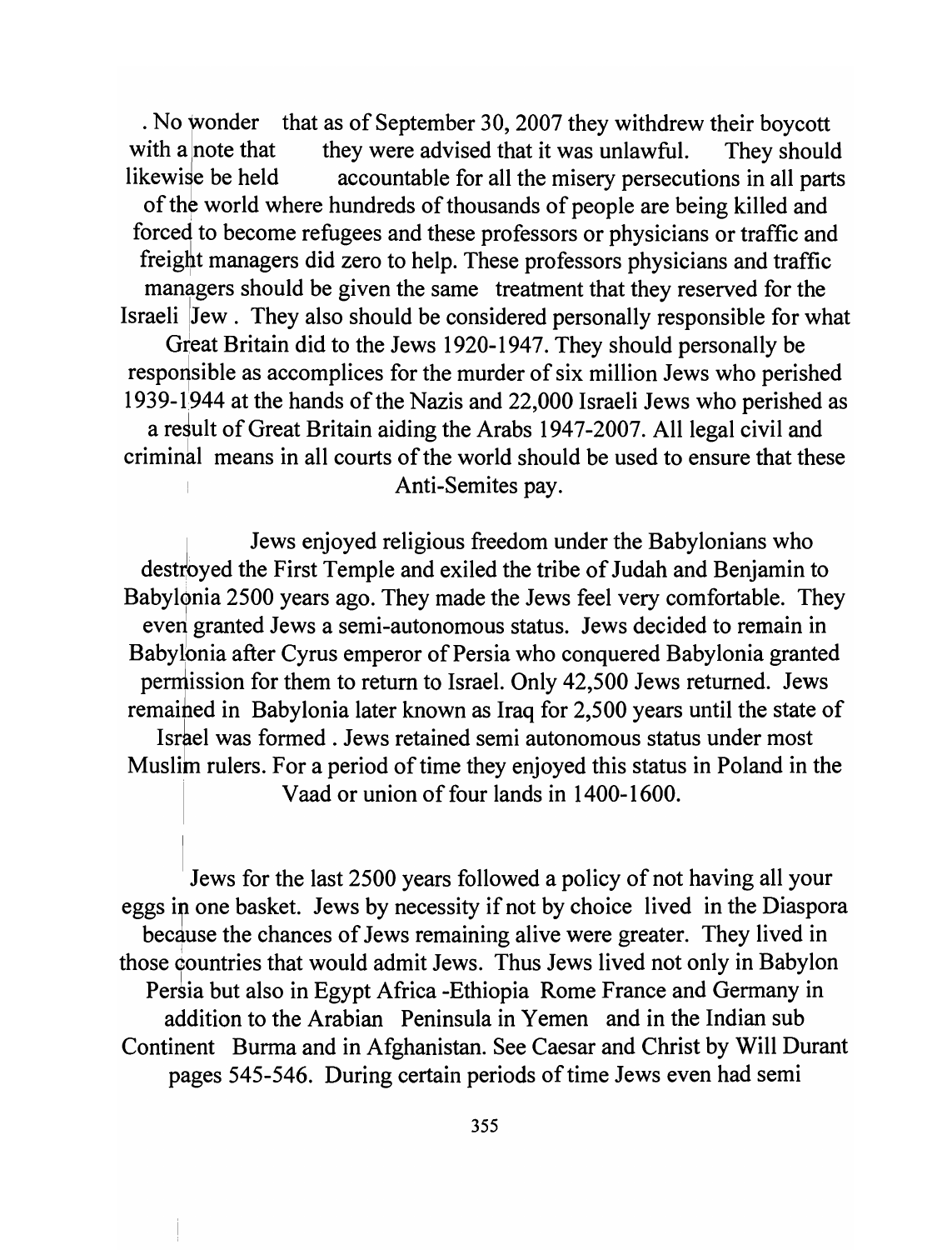autonomous or independent countries. There existed on the Arabian Peninfula at the time of the Second Temple an independent country whose **Queen Helena and her son had converted to Judaism. I do not know** if the population converted or not. Queen Helena donated one of the great Doors in the Temple that was made of pure gold. Her questions about the **participation** of women **and children in the Sukah at the Jewish holiday of Sukkot is the subject** of Talmudic **discussion in the tractate** of the <sup>I</sup>**Babylonian Talmud Sukkot.** 

**There existed other independent kingdoms in the Arabian Peninsula prior to and at the time** of Mohammad **that were over run and destroyed and**  their Jewish inhabitants were dispersed to the diaspora. In Russia for several hundred years an independent kingdom of Jewish converts existed -the **Kuzris that are the subject** of the **book by Rav Yitzcxhok Hasengeri transldted from Arabic by Rav Yehudi Iben Tabon. This book discusses the debate** !petween **a Christian Priest a Muslim Mullah and a Jewish Rabbinical Scholar. As a result of this debate the king of the Kuzris converted to Judaism and had all his nation convert. This kingdom was eventually**  conquered by its neighbors and the Jews dispersed to the diaspora.

Jewish travelers in the 1200's or 1300's reported the status of Jews living in Ethiopia. Other travelers reported the status of Jews living in Indiathey call themselves the Bnei Menashe. since they claim they are one of the **lost tribes -Menashe exiled by Sarnehereb emperor of Assyria 2700 years**  ago when he exiled the Northern Jewish Kingdom. In the twentieth century Jewish travelers report Jews living in Afghanistan Burma China and Japan. They all claim their roots from the exile of the ten lost tribes. Rabbi Eliahu **A vichail discovered these lost tribes and wrote a book The Tribes of Israel the Lost and dispersed. He has organized a worldwide movement to have**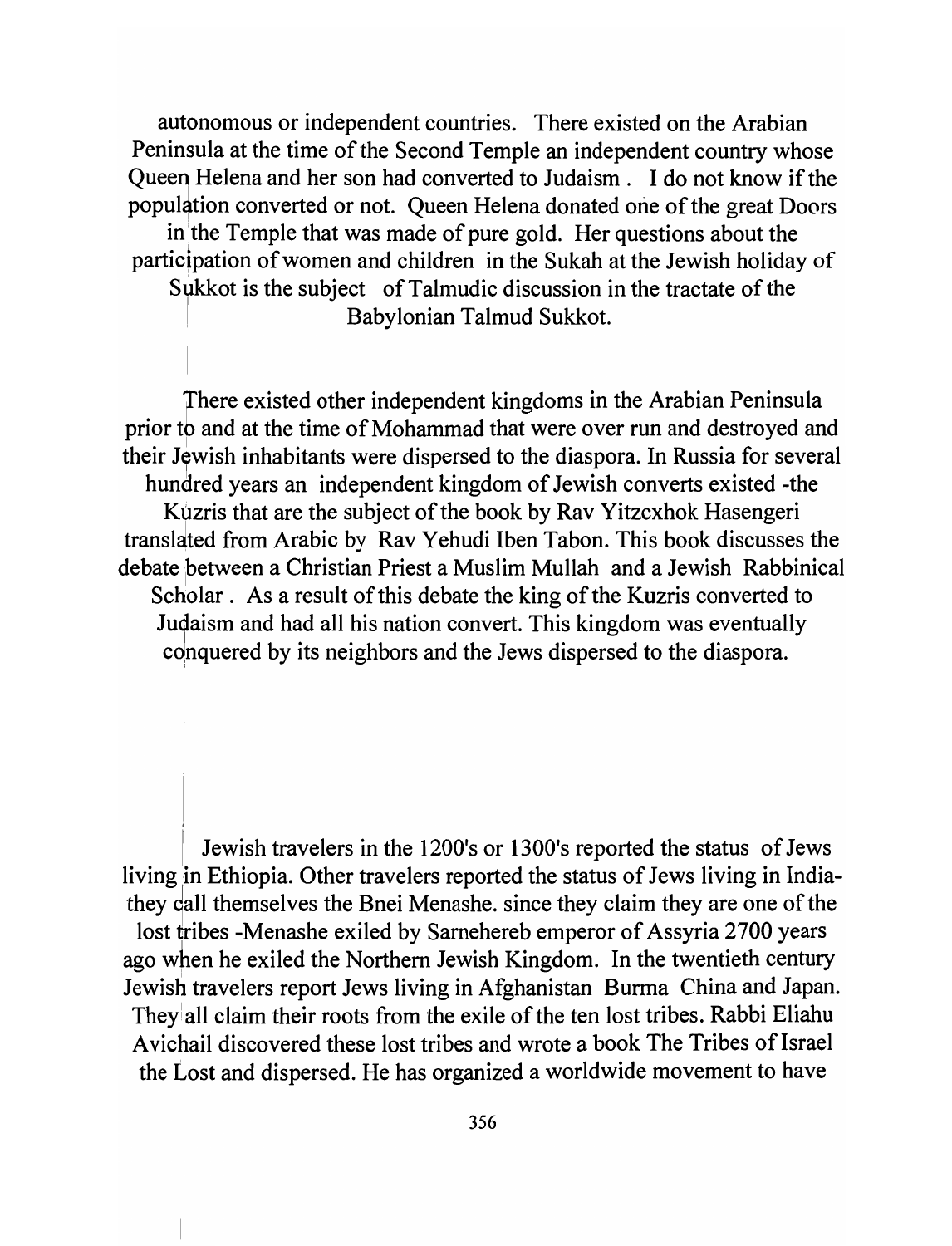them move to Israel and have Jews help these people to reclaim their heritage. In most instances they were treated well. In the last one hundred or 200 years many Ethiopian Jews were forced to convert to Christianity. Most Ethiopian Jews have been flown to modern Israel in an operation called ! operation

Moses. Many of the lost Jews retained some Jewish rituals that identified and maintained their Jewishness for thousands of years. I personally have worked with anusim those Jews who trace their ancestry to Spain and Portugal to 1492 and were forced to convert. I personally guided many to reenter Judaism by going through a conditional conversion. If they are really Jews no conversion is necessary. If however in the last 500 years there existed a non Jewish mother and consequently their status is not Jewish, then the conversion would make them Jewish.

Anti Semitism and hatred and persecution toward other religions existed when the State became the enforcer of religious dogma for a period of 1700 years in Europe. Hundreds of millions of non Jews in addition to Jews lost . their lives as a result of these persecutions.

The Renaissance from 1600-1800 weakened Europeans faith in Christian dogma. The European gentile did or did not believe in Jesus; but his hatred for the Jew and Judaism remained. This obsession took a life of its own. The hatred and deprecation of the Jew was continuously reinforced by politicians in all of Europe from 1840- 1934 when Hitler and the Nazis took over power in Germany. The hatred was now racial..

The intellectual assault on the Jew was the attempt of the Bible Critics to rob the Jew by Secularists as the true heirs of the Jewish Bible. These Anti-Semites claimed that since the Greeks first learned the alphabet in 600B€E The Jews who are inferior to the Greeks certainly did not know how to write. So how could they have written the Bible before. These hate mongers were not aware that in 1912 the Hammurabi Codes would be discovered in Babylonia that are scientifically dated to 2500 BCE. Thus an alphapet existed among Semites -The Babylonians are Semites. Excavations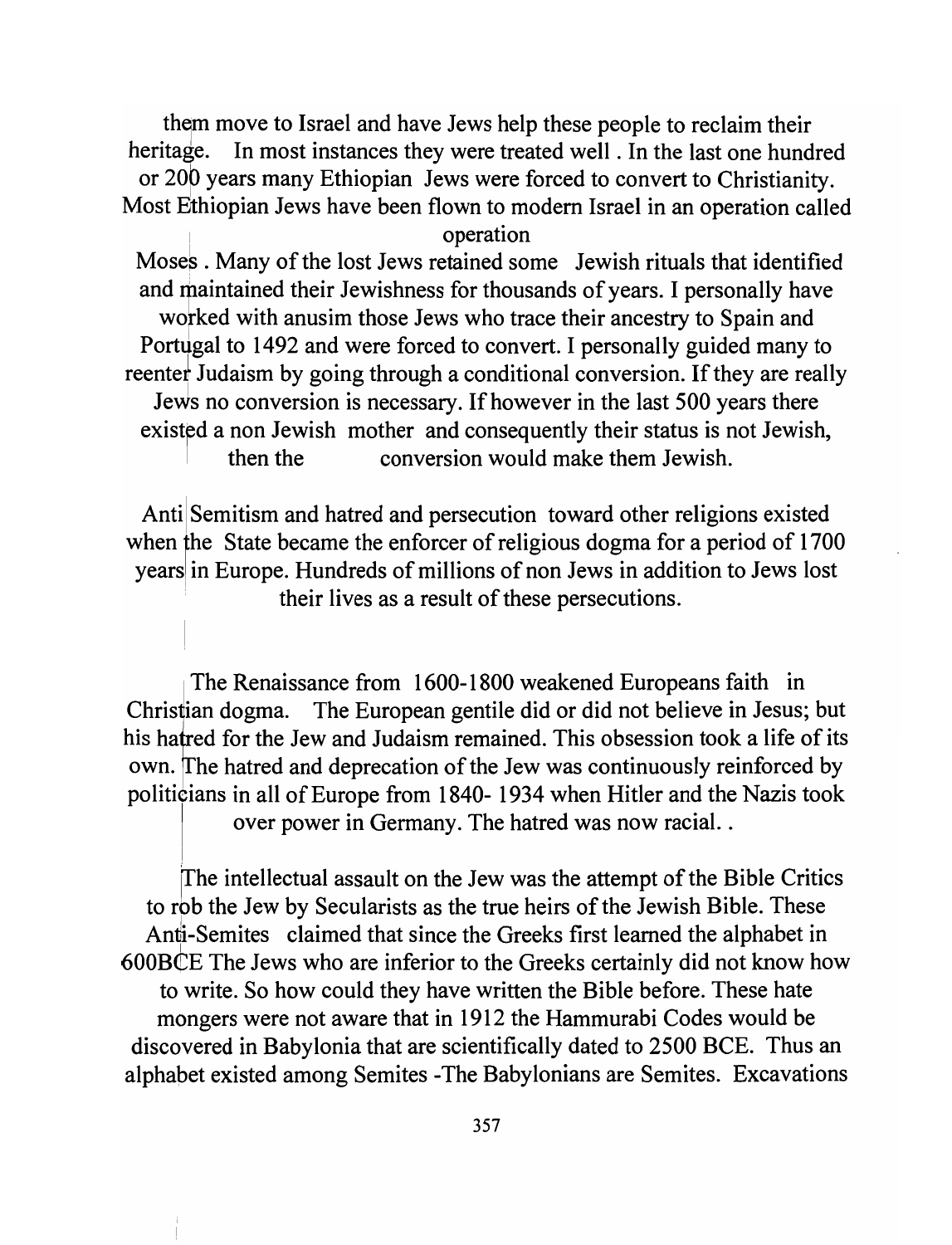by archeologists have discovered Ksav Ivrit the Hebrew alphabet dating to 2600 years BCE. They have discovered Ksav Ivrit 3500 years ago or 1500 BCE from the time the Jews conquered Caanan -Israel and during the time of the Judges and the time of Kings Saul David Solomon and the Northern Judaic Kingdom when the ten tribes formed their own government and the Kingdom of Judah and Benjamin. All these facts have been established by archeologists. So all the theories of the Bible Critics about the Jewish Bible not being written by Moses at the time of the Exodus from Egypt all go up in smoke. See Will Durant Our Oriental Heritage Chapter about ancient Babylonia. see Hertz Pentateuch - in back of Genesis Exodus Leviticus Numbers and Deuteronomy where he argues the case against the Bitlle Critics using the works of Jewish and non Jewish scholars. See Chapter 1 page 24 of Heresy by Jacques Berlinerblau citing Martin Bernal Cyrus Gordon and Ashtour that The ancient Greek consisted of 25% Hebrew 25% Egyptian and 50 % Indo- European; that the Phoenicians transmitted the Hebrew and Phoenician alphabet and language in 1800 BCE .See Bernal On the Ttransmission of the Alphabet,2 Black Anthena and the APA,25 Baldini Classics d'Egitto, 131. Thus the Jews at the time of the Exodus from

. Egypt already possessed this script.

The Greeks adopted this alphabet and then the Romans. It can be found in the American Heritage dictionary.. The Jewish alphabet is called Ksav Ivrit. When Ezra returned to Israel and built the second Temple the Jews in Babylonia had adopted an other alphabet called Ksav Ashurit. This was similar to Ksav Ivrit. However it was not the Greeks who taught the Jews and all the world how to write; but the Jews who taught the Greeks and the world. Disraeli the English prime minister who was born

Jewish in 1850 when he was taunted by Anti-Semites told them that when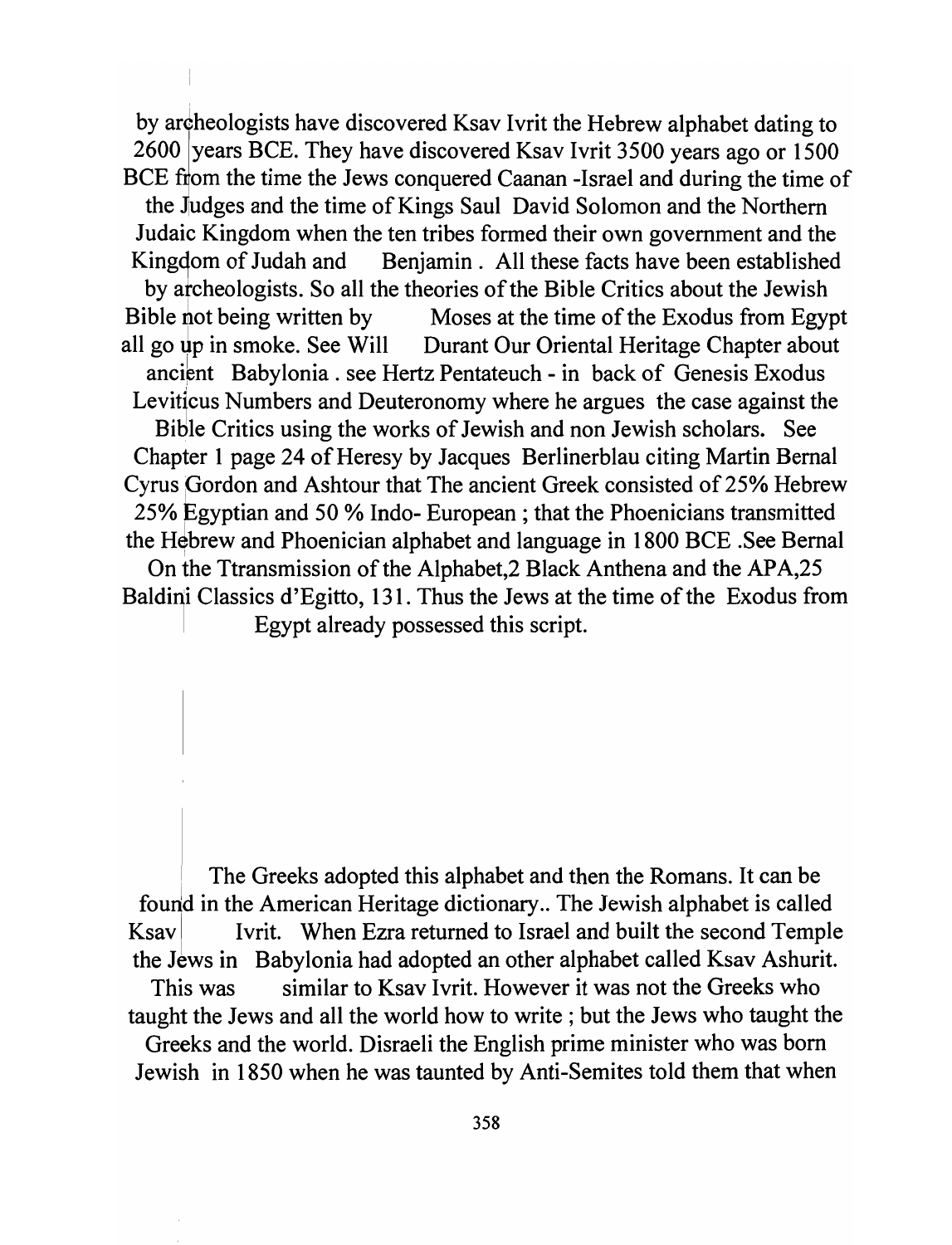the English were still swinging from branches of trees like the apes ; Jews were already engaged in legal discourses. Martin Bernal created an earth quake when in 1986 in Great Britain and in 1987 in the USA wrote a book called Black Athena that proved that the Greeks were illiterate savages who first tasted any civilization from the knowledge taught them by the

Phoenicians who imparted Jewish and Egyptian wisdom and technical science and taught them how to write the alphabet. In 1991 a second volume appeared that provided all the scientific proof from sociology linguistic of ancient Greek Hebrew and Phoenician as well as ancient Egyptian and archeology and an analysis from ancient historical documents.

Let us for arguments sake state that Bernal is wrong, The ancient Greeks never learned from other civilizations and all their culture including their language and the art of writing was given to them by their gods. The Eurobeans after the renaissance assumed that they are the spiritual heirs of

Greek and Roman culture . They are superior than all the Africans and Asiaps. In post renaissance times 1700-2007 the only way to solve all the problems in the world is to adopt the European model and life style. Let us grant that their argument has merit. Before the renaissance 315 ACE -1700 ACE: the Europeans believed that they possess superior knowledge and are G-d's Chosen people since they adopted Christianity they took the place of the Jew and are the real Israel. After the renaissance they believed that they are the spiritual heirs of the Greeks and Romans. Let us for arguments sake grant that all this is true. That is the rational that the Europeans used to justify all their conquests in Africa Asia the Americas South Eastern China and the Indian sub Continent. All this can be gleaned from reading world history.

What gives them the right to conquer and enslave and forcefully convert to Christianity or forcefully teach superior European knowledge to those natives that they conquered in Africa India China the Philippines North Central and South America Australia and New Zealand?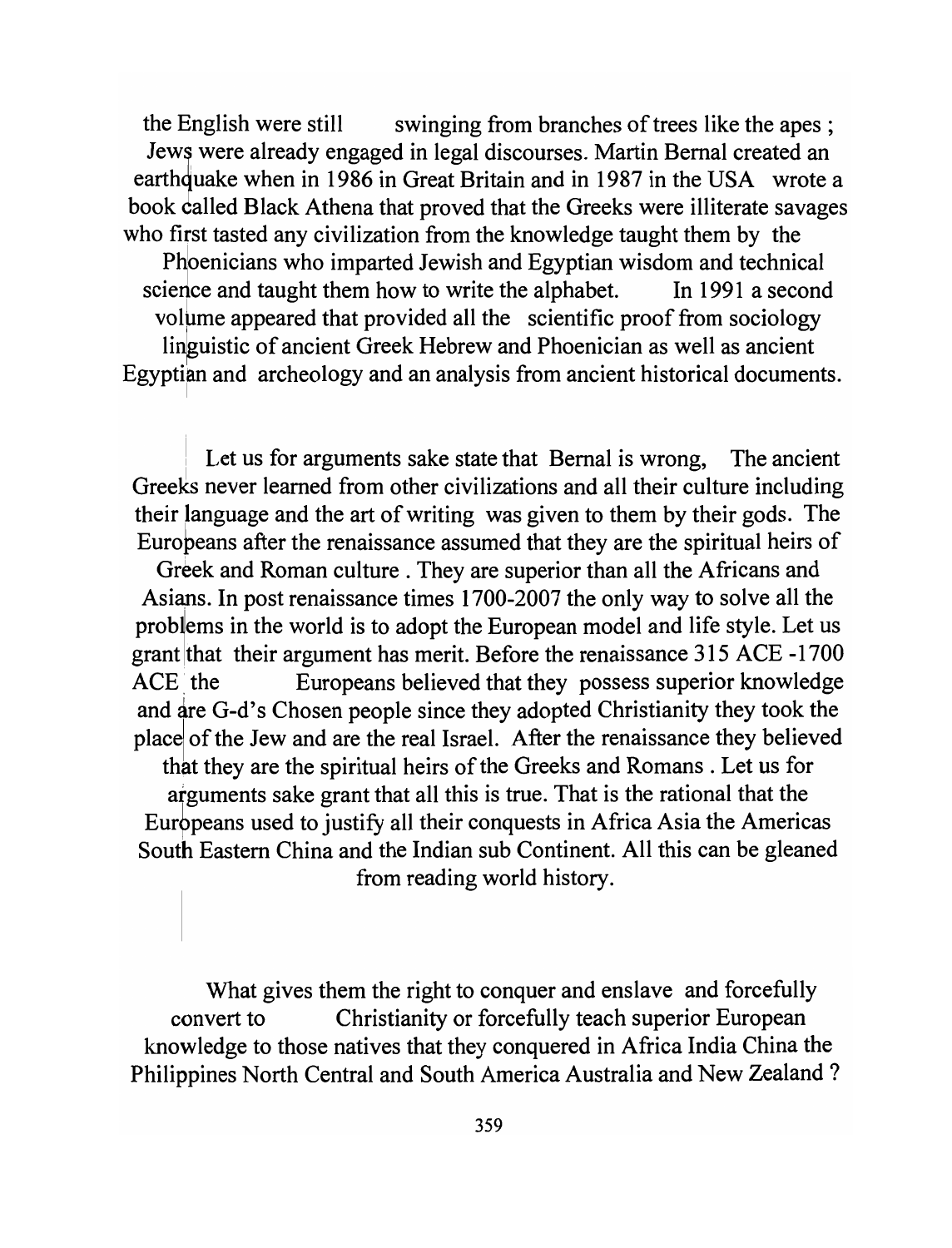Eight European countries Great Britain, France, Germany, Italy, Spain, Portugal, the Netherlands and Belgium conquered all of the Indian sub Continent South Eastern China, Africa, the Philippines New Zealand, North and South America. The combined population of Europeans was no more than three hundred or four hundred million enslaved a combined population of over one to two billion natives. Jacques Berlinerblau writing in Heresy cites ICharles Tilly that between 1875 and 1915 Great Britain increased its territory by 4 million square miles; France by 3.5 million square miles; Germany by more than 1 million, Belgium and Italy by under 1 million ~ach. See Prichard -Ancient Eastern Texts, pages 230 ,232, 233.

These colonial powers forcefully converted them to Christianity. The Pdrtugese in North Africa, Goa and Brazil and other territories they conquered in South America introduced the inquisition and burned thousands at the stake. The Spanish Portugese English and French made a holocaust and exterminated six million native Indians in the Americas. Spanish conquerors used to cut out and eat the human hearts of the Indians in . Mexico and Peru.

In England until the early 1800s children were hanged if found guilty of robbery. But the Europeans for the past 1700 years were permitted to commit grand larceny and kill hundreds of millions of people in the process?

Bernal writes what motivated him was to expose European arrogance and feeling of superiority over any one not European. Their attitude for 1700 years was that it is perfectly legitimate to kill and rob an inferior person. This explains the mentality of the Europeans. This mentality they inherited from their Greek and Roman ancestors, not wisdom or the art of writing or science since the Greeks never originated it in the first place.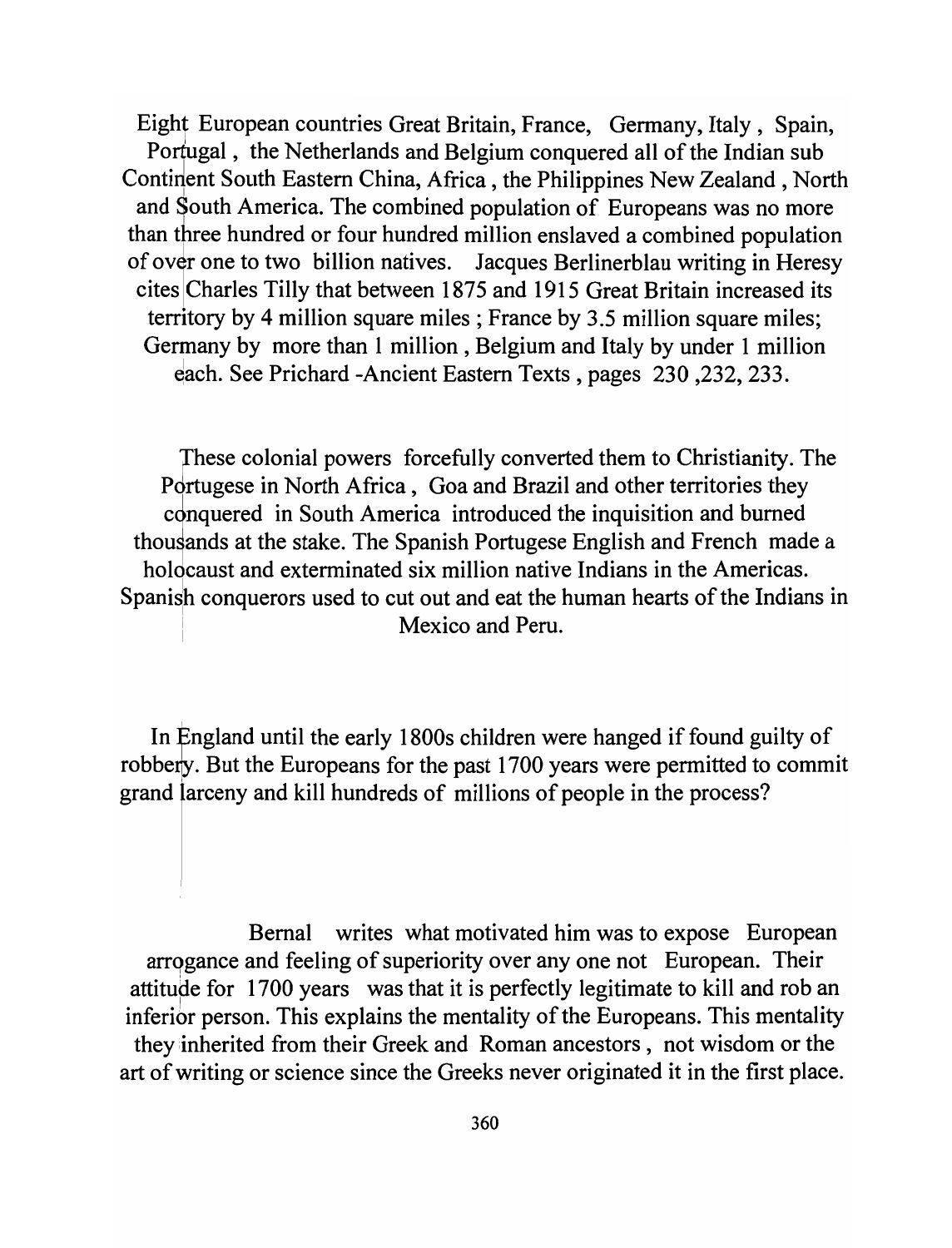Thus the European arrogance and greed to conquer enslave and destroy anyone not in his class in Africa Asia or any one living in Europe not of his class is further exposed. This exposes European fraud and their 1700 years of rationalization to legitimize murder and grand larceny. Thus it was not only the Jew that the Europeans killed ; but every human who was weaker and less cunning whom they could take advantage and exploit their weaknesses. The Europeans used religion to get the acquiesce of the billions of people whom they enslaved. In the words of Karl Marx religion was used as the opium of the masses. After the renaissance when the Europeans questioned Christianity and relegated it as another myth adopted from the Greeks Romans Egyptian and Hindus; the Europeans then turned to science history and philosophy to vindicate their crimes and spin a noble face to their treachery. In the process the Europeans wilfully omitted and suppressed any suggestion that the conquered natives had any culture worthwhile. Otherwise why did they have to be educated by the superior Europeans? See Heresy by Jacques Berlinerblau chapter 4 page 88 footnote 21- Arendt, Origins ofTotalitarianism,160,183-184 Black Anthena ,201-202 , 30 ; Footnote 24 History of Anti-Semitism 3, 142 309 ; Footnote 43 -Tilly Coercion Capital and European States, 91 Hobsbawin, Age of Empire,59and age of Revolution, 20; Footnote 44 P. Allen Review of Black Anthena film 1024 Bernal Black Anthena 2, 235. and Footnote 45-Bernal Image of Ancient Greece, 126.

0ne of the mysteries to this debate is what difference does the whole debate make? All of the countries Ancient Greece the Phoenician the Egybtians no longer exist Isn't the whole discussion academic? The answef is no. What set the whole intellectual world ablaze is the following:

The professors in the universities in the fields of philosophy history biology and other branches of social sciences have prostituted their craft for the last 300 years especially in the  $20<sup>th</sup>$  and  $21<sup>st</sup>$  century. Since mankind now worships the new gods of science these prostitutes sell their wares that they craft in the image of their sponsors. Just like the ancient Greeks and Romans crafted their gods in the image of their political agendas; so too these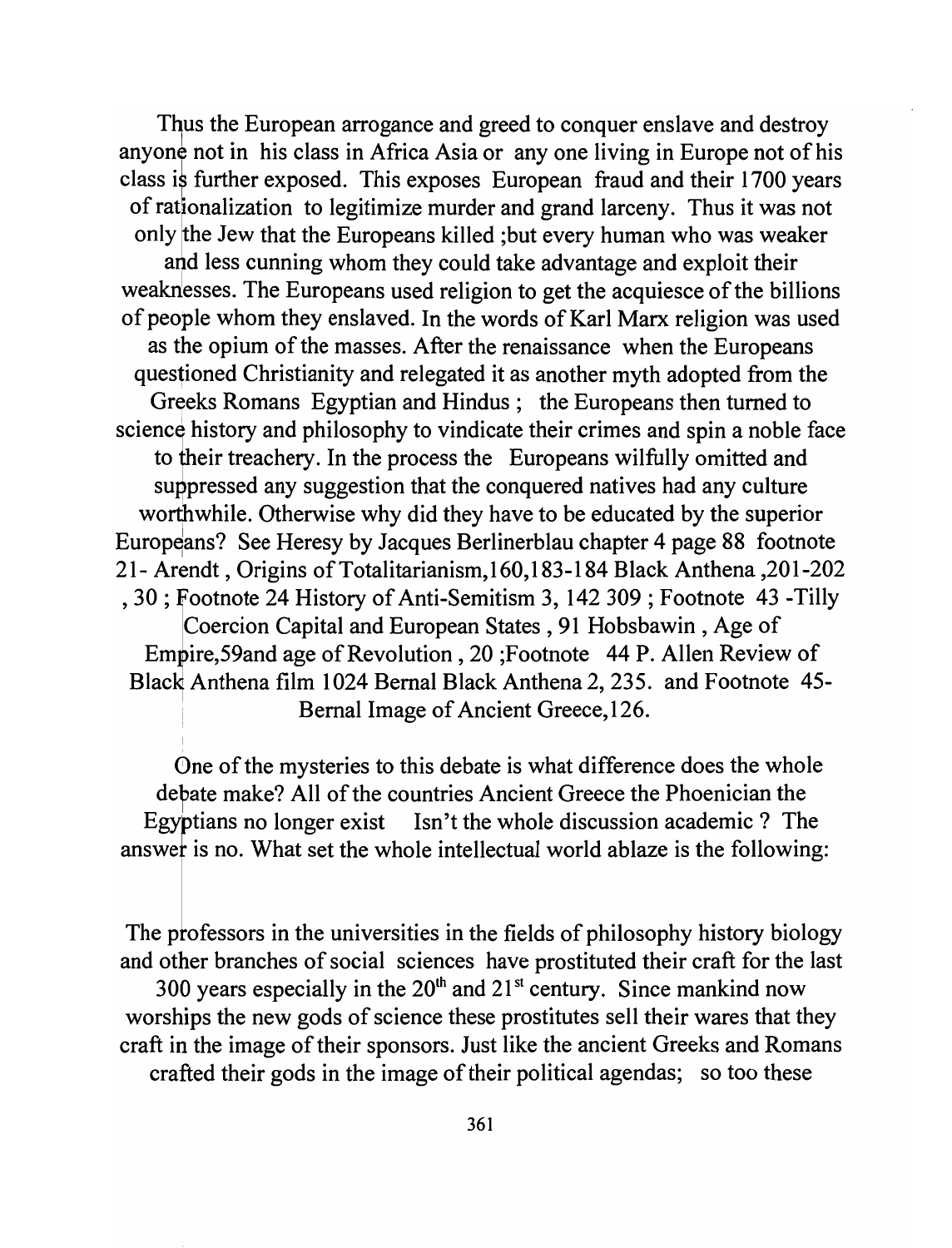modem day priests of science craft science to support all the political agendas of their sponsors.

They serve as the opinion makers of political hacks who finance their positions with grants and large donations to the universities. The professors now are the high priests of the new gods of renaissance thinking that will vindicate any political agenda of murder and grand larceny. They conspired with the colonial powers to vindicate their conquests and enslavement and exploitation of those natives whom they conquered to create another opium to put the masses to sleep and agree that the superior European is serving a higher mission by conquering and enslaving the billions of inferior in the world.

This is the thrust of Martin Bernal's Black Anthena. This is the real reason for the convulsion against him. The following is the practical application for Jews.

Other professors of philosophy history and biology possessing similar political agendas questioned the right of the Jew to live. They provided the legit macy of killing the Jew on pure racial grounds. They stated the Nazi racist argument that the Jew is intrinsically evil. Evil is part of his very make up. It is in his blood. These monsters and criminals who are equally guilty with the Nazis provided Hitler and the Nazis with an intellectual base for his cold blooded genocide of six million Jews.

For 300 years the European powers who wanted to conquer the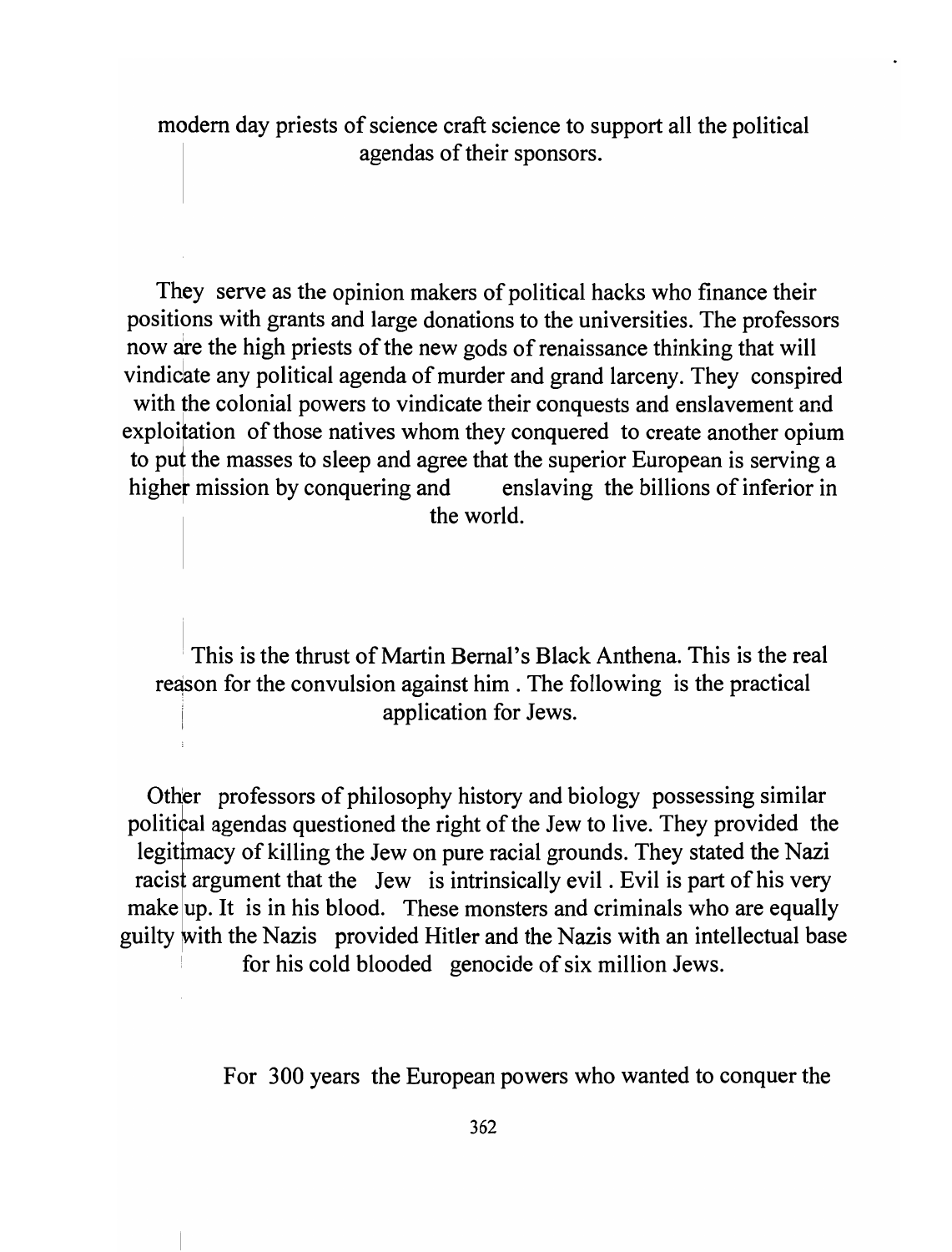world wanted to free themselves from the shackles of Christianity that gave all men a soul once they accepted Jesus. The imperialists wanted to be given greater latitude to conquer and enslave billions of weaker people. Thus they abandoned 1400 years of Christianity and created new gods -

Now that Jews have the State of Israel we find other professors who are writing books to inflame public opinion in the USA to cease support of Israel. They follow the historical precedent of all the anti Semites. In 1880 and 11890 the secret police of the Russian Czarists wrote a series of books called the Protocols of the Elders of Zion that accuses world Jewry of conspiring to capture all the financial centers in the world and dominate the world.

Anti-Semites in the last 100 years as well as the Arabs today even in Egypt reprint these same forgeries and add their own embellishments to incite Arabs to kill Jews. The old Ford who produced the Ford automobile reprinted these forgeries and published a newspaper that incited Americans against Jews. He did not stop until he was sued by an American Jewish lawyer. In the 1930's prior to the second World War there were other Anti-Semites Father Caughlin who had a radio show, the German Bund and the Klu Klux Klan who incited Americans against Jews. Once the World War Two broke out and the USA joined the allies these Anti Semites fell silent. After the war we have the Ku Klux Klan and the Neo Nazis and a host of other Anti-Semites who now disguise their hatred in the robes of humanityin a crusade to destroy the Jewish State of Israel. Even if Israel is to exist

Israel must admit 4 million Arabs who claim to be descendants of the 700,000 Arabs who left Israel in 1948 and now they claim to number 3 or 4 million. In that way Israel will be destroyed since the Arabs will out number the Jews. thus the Arabs will now have 3 Arab Countries Jordan Palestine and the area now occupied by Israel over run by an Arab majority comprised from Arab refugees. We also are witnessing College professors's union in Great Britain who want to place a boycott on Israeli professors for not

pressuring Israel to commit suicide.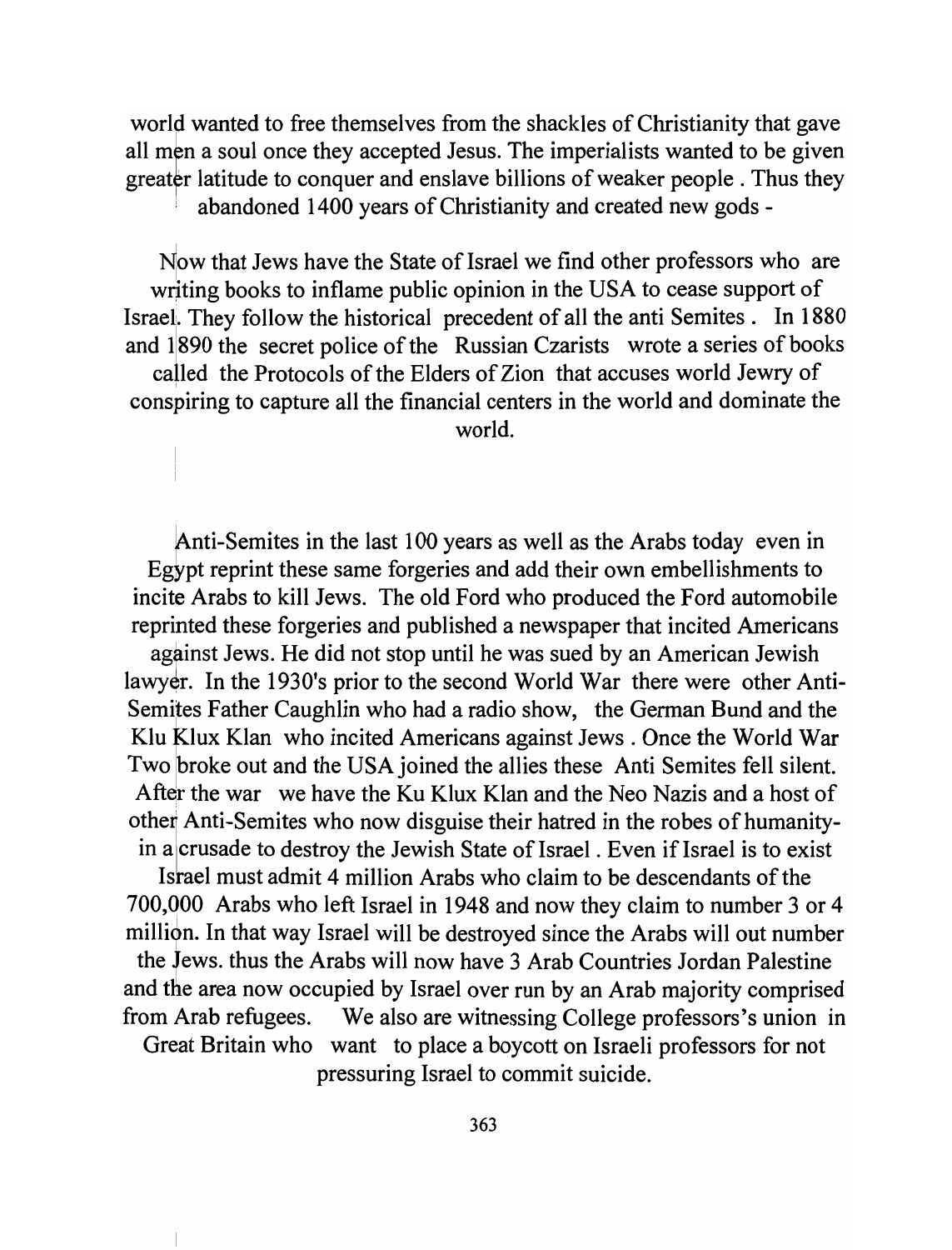What is imperative is to have all Jews band together which they do. The Anti Defamation League The Jewish Committee The World Jewish Congress the Orthodox Conservative Reform and Reconstruction Rabbinical Crganizations work together to combat the threat to the State of Israel and to all Jews over the entire world. The fringe elements among the Jews who are against Israel in the USA Great Britain and Europe are composed of several hundred individuals who are being exploited by Anti Semites and used to show that even Jews support their anti Israel ~rusade to destroy Israel -all in the name of "humanism" to support Palestinian rights.

This is not a job for a lone ranger. This is an existentialist problem for all Jews living any where in the world. Any threat to the State of Israel's existence as a Jewish State in Israel is an existentialist threat for every Jew in the world.

The end result of the European philosophy that Europeans are superior to everyone else in the world was a Hitler with the slogan of Deutsland iber alles. Germany is above all . The Aryans are the masters of the world. He was only echoing that the sun never sets on the British empire.

It is this propaganda that Bernal attempted to demolish. Of course he was attacked from the vested interests at the universities who get all their funding from those who are responsible for the exploitation of "inferior" people -the Colored and Asians."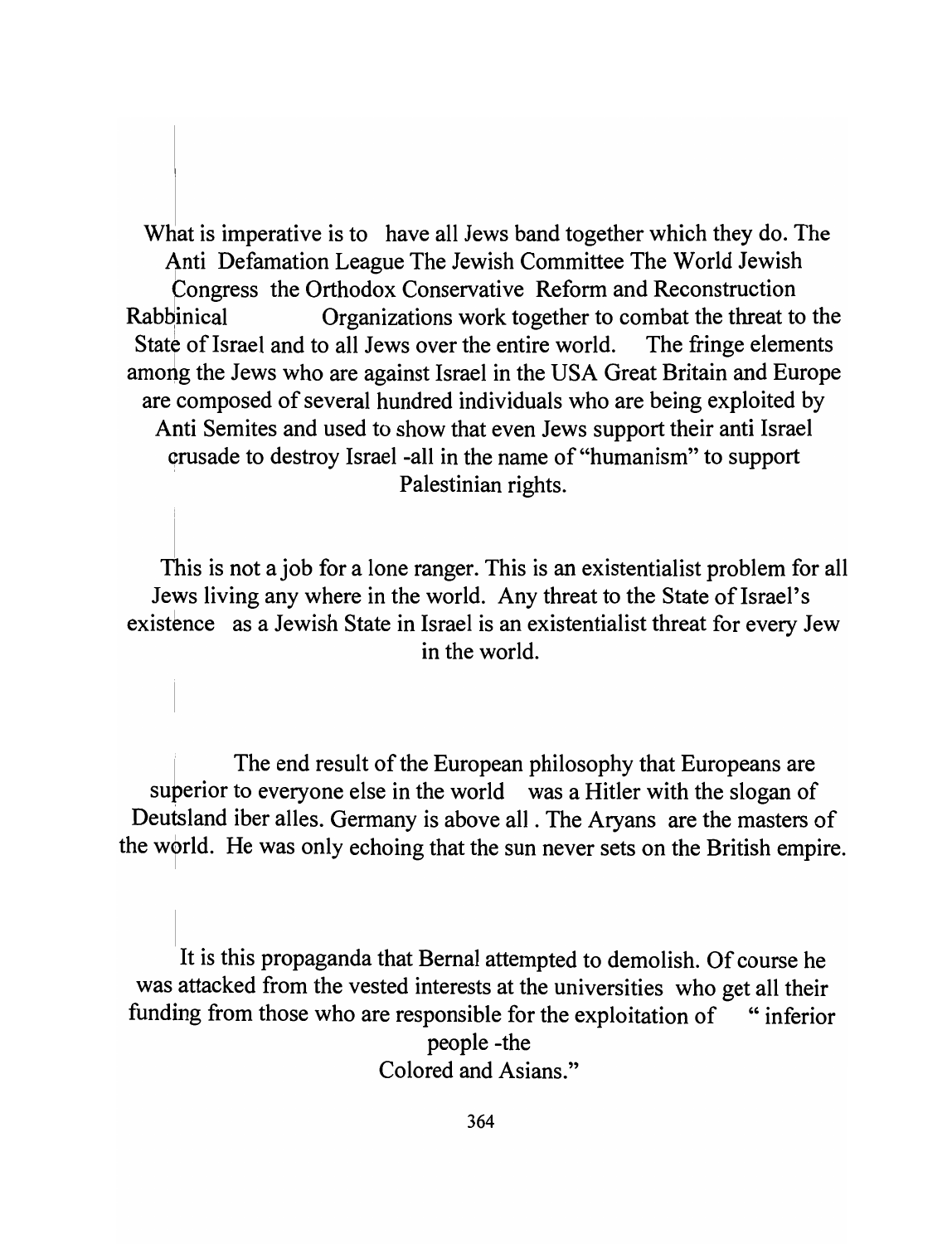It is of great interest to note that the renaissance and post renaissance gentile who questioned Christianity and relegated it as another myth adopted from the ancient mystery religions did not suffer the same fate as the Jew for the last 1700 years who refused to accept Jesus. The European gentile who killed hundreds of millions of Jews and non Jews all in the name of Jesus, ht identified him. Nothing happened to the gentile. No one burned him at the stake.

#### 1his is true since the state has divorced itself from the church.

The French revolution and then Napoleon inaugurated a new era in Europe that replaced the values of the old order. Even those who opposed Napoleon and his new order eventually accepted it. All of Europe eventually accepted his ideas. Napoleon was smart. He made a treaty with the Pope permitting Catholicism in France. Napoleon granted Jews religious freedom and gave them all rights as citizens in France and in all the countries that he conquered.

Russia introduced communism and atheism in 1917 that replaced all formal religions. Not until the fall of the Soviet empire in 1990 was religion permitted to function openly. Even though there existed religious persecution, open anti Semitism was severely punished. Not until near the death of Stalin were there rumors that he intended to kill many Jews. Stalin was murdered by those Soviet official whom he had planned to kill. The Soviets killed 25 million people who resisted them. The Chinese Communists killed 75 million who resisted them. After the fall of the Soviet empire Anti -Semitism reared its ugly head in Russia again. Then after 1990 there occurred a mass exodus of Russian Jews mainly to Israel as well as to

Germany and other European nations and the United States.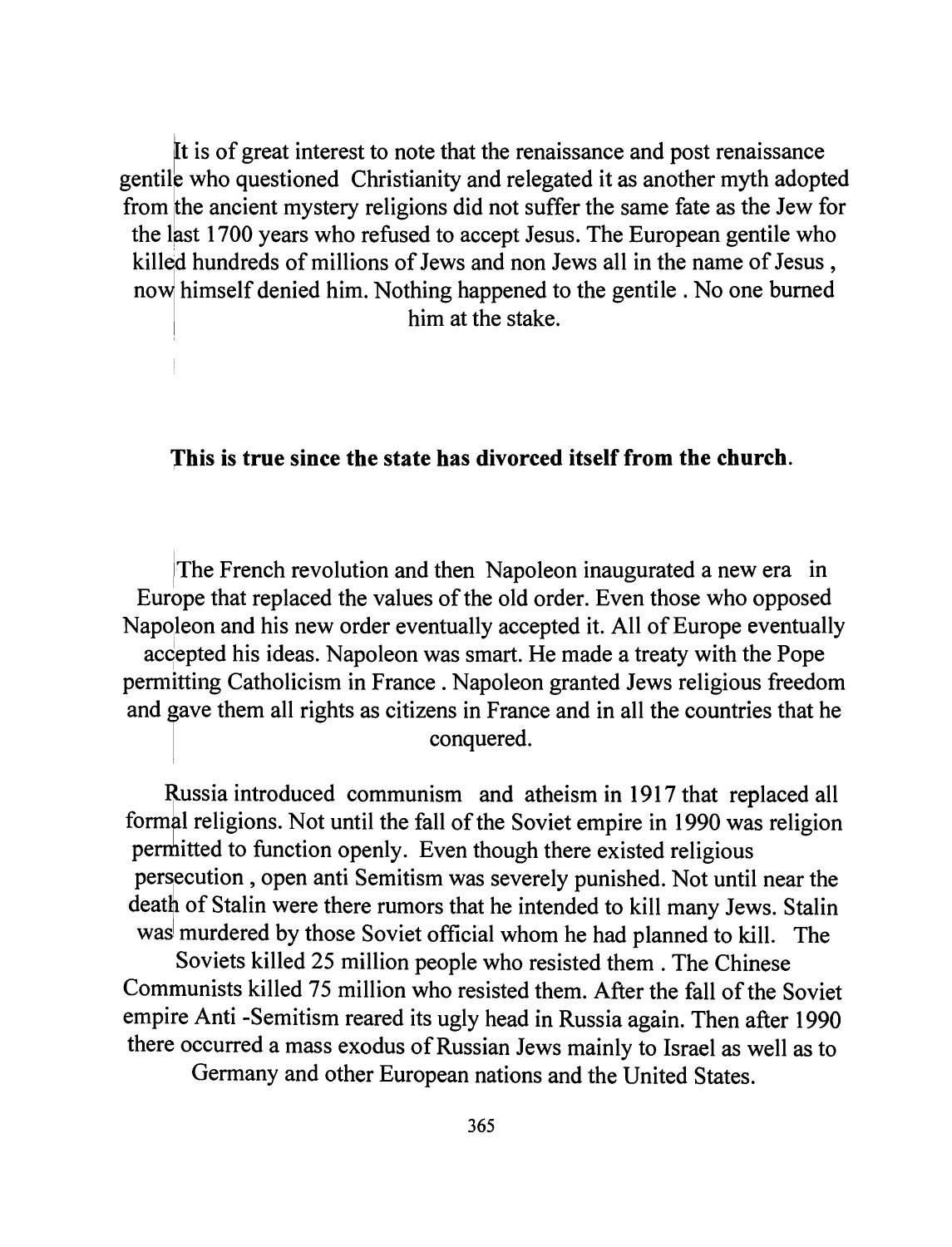Poland had over 3 million Jews before Hitler killed most of them. At the end of the war only 300,000 Jews survived. Six million Jews including 1 . milliuon children perished.

The entire world including the Vatican did nothing to save the Jews. Now that Jews miraculously possess Israel the head prelate of the Vatican in Israel stated in his Christmas sermon in December 2007 that he does not recognize that Israel should be a Jewish State. To identify Israel as a Jewish State would be discrimination against other religions. The thrust of the statement is to support the goal of the Palestinians to have the four million Palestinian refugees reclaim their homes in Israel and thus destroy by "democratic" meahs Israel as a Jewish State. The Arabs and the European Anti-Semites are very cunning. They do not hesitate to appeal to all the gods even to democracy that they denied to every one for 1700 years in order to destroy Israel and the Jews.

Never mind that every European country has the emblem of the cross on their flag. Never mind that France Poland Italy Argentina and Chile are offibial Catholic Countries. Never mind that the Church of England is the official Church of Great Britain. Never mind that all the Arab countries are officially Muslim. In Saudi Arabia non Muslims are not permitted to have a house of worship. Never mind that the Palestinians demand that any area given to them should have all the Jews evicted and made juden rein.

 $\mathord{\text{\rm l}}$ 

It is imperative not to surrender to the demands of the Arabs and Palestinians. It is better to remain at war with them and remain in Yehudah Shdmron Gaza the Golan Heights than to have peace with them that will bring the end of the Jewish state. Halacha is vey clear on this matter. If the Anti Semites want to kill Jews we are mandated to pre empt and kill them first. To save your life and the life of other Jews Yor are mandated to kill 100 1000 1 million or 1 billion of your enemies. You can kill any civilians as collateral damage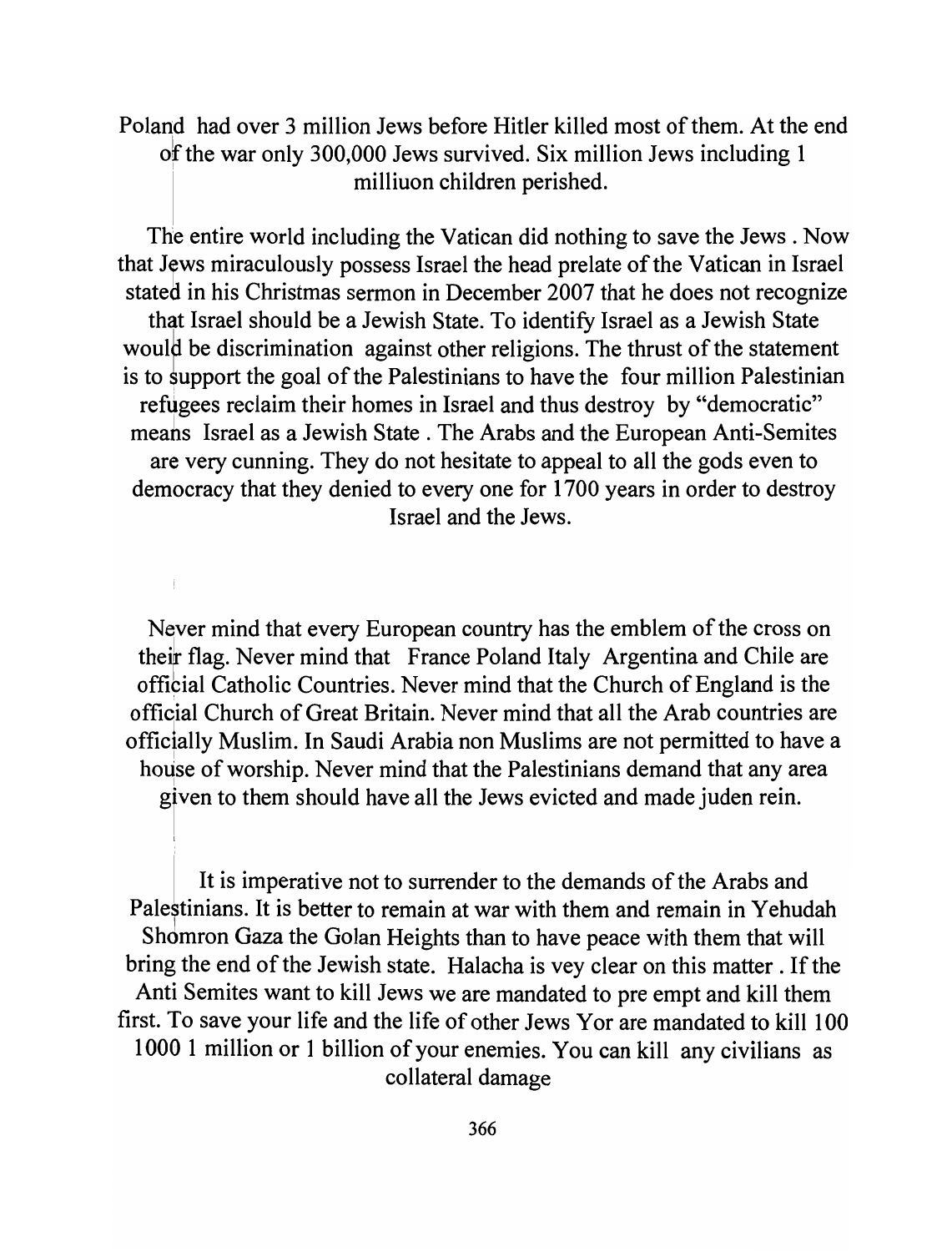Israel presently only kills the leaders in targeted killings. Israel is very cautious to avoid any civilian casualties. This is in contrast with the policy of Hamas Hizbullah and Fatah other Terrorist organizations that target civilians.

However as we have seen the holocaust followed the liberalization and progressive thinking and attitudes in Europe. The hatred toward the Jew is racial. The more the Jew benefits the European, the greater the hatred.

The sixty years that Jews are living in Eretz Yisroel as a free people from 1947- 2007 is a period of renaissance for Jews all over the world. The haters have had their mouths bridled. Jews in Israel have defeated all their enemies. It is true that we must daily fight to survive. We have survived Thank G-d four wars with the Arab nations-Egypt Syria Lebanon and Jordan and two with the terrorists in Israel and in Lebanon. But we are free. If we excel we benefit the Jewish people. We are not hated and killed for being successful. This is what happened to us in Europe 1840-1945. Never again will the Jews repeat what happened to us after the Jews were emancipated in Europe and given equal rights in 1840-1945.

During the First World War hundreds of thousands Jews served in the armed forces of the Allies England France Russia and the USA. Thousands were killed and wounded. My father served in the Polish armed forces in the medical corp -even though he was not a doctorduring the First World war.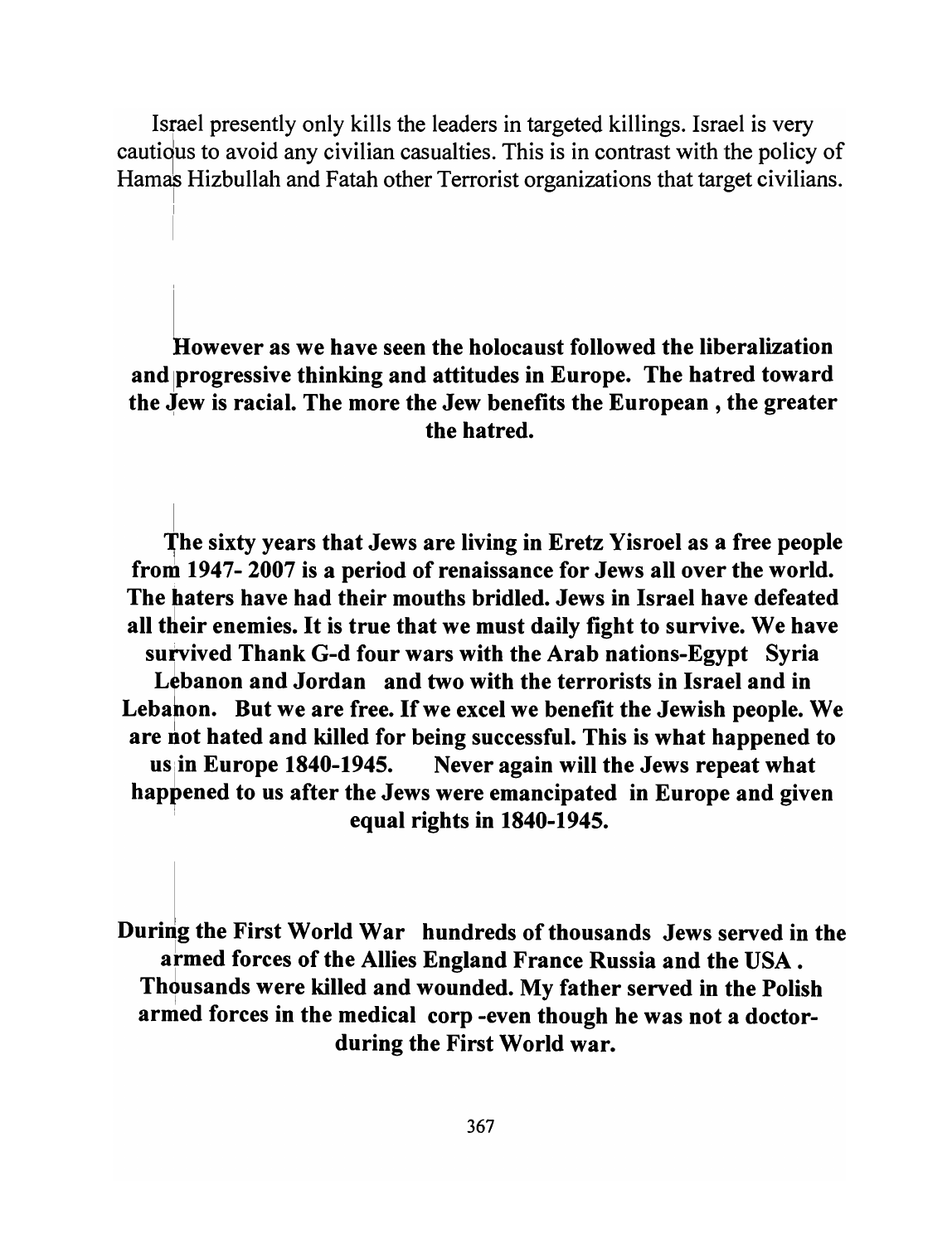Over 100,000 Jews served in the armed forces of the Central Powers Germany and her allies. 13, 000 were killed. When Hitler came to power in 1934 and the Jews sent him a list of Jews who served and died for Germany he never responded.

In the Second World War over millions of Jews from over the world served in the Allied armed forces including the Russian army. <sup>I</sup>Hundreds of thousands were killed or wounded.

### **JIEWS IN EUROPE GAVE UP JUDAISM IN ORDER TO BE ACCEPTED**

# What the Jews got in return was the holocaust.

Jewish success and attempt to melt in the same pot as the non Jew in!Europe -assimilate- brought the Jew the holocaust. It brought hundreds of millions of non Jewish corpses when Europeans and non Eutopeans who were forcefully administered a dose of European "civilization". For every Jew killed a thousand and one non Jews were murdered. See Jews G-d and History by Max I. Dimont page 220-224. The Crusaders started out to kill Jews in Europe and they murdered 100,000 Jews before starting out to the Middle East. . They killed a million Frenchmen -every man woman and child in the Albigensian massacre; They not the Muslims almost destroyed the Byzantine Christian empire in Constantinople. The Byzantine Empire was routed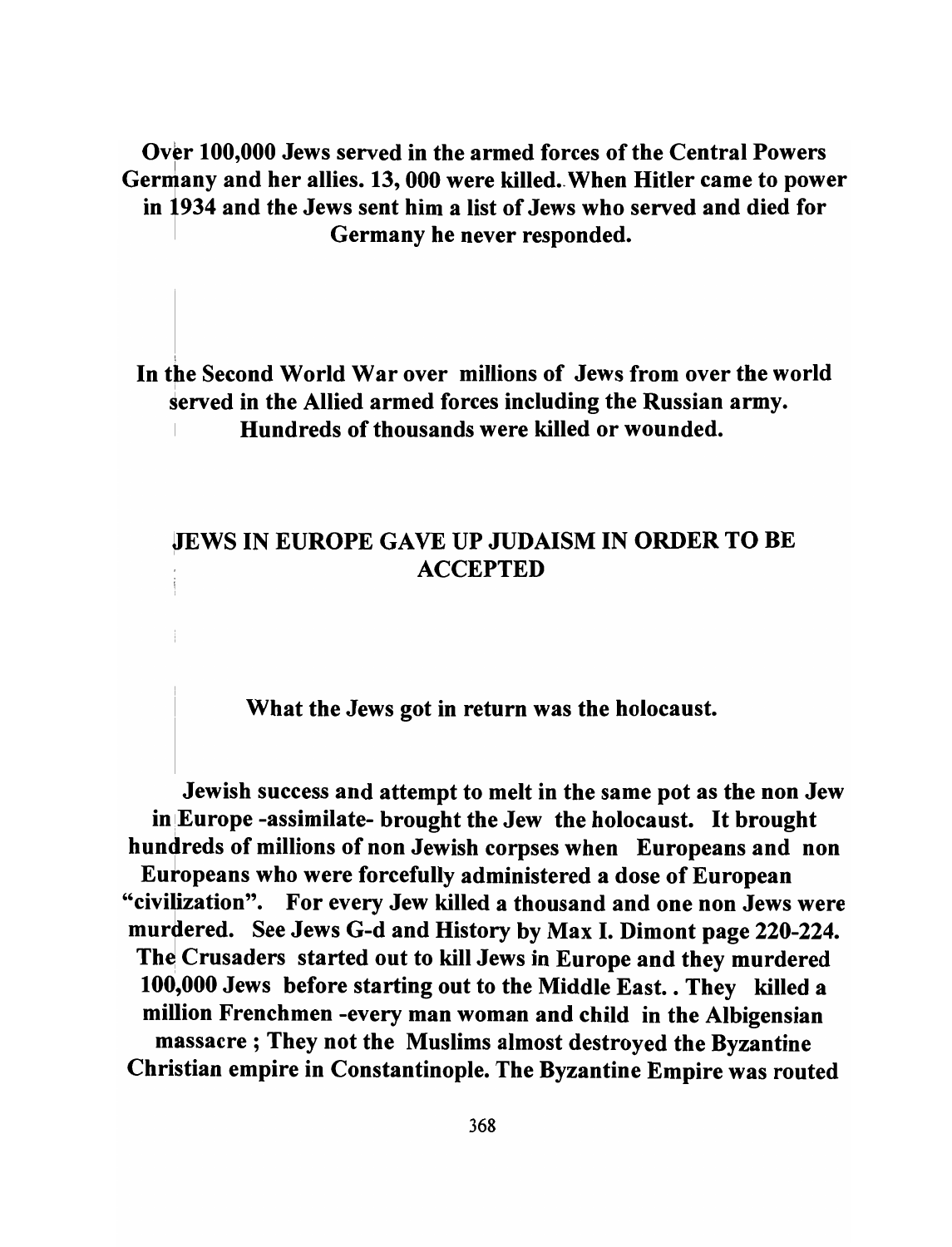in 1453 by the Turks. The Jews expelled by the Byzantine Christians before the Crusades fled to Muslim countries and escaped the ravages and killings of the Crusade wars See Ibid page 222.

In 1183 the Greek Orthodox Christians slaughtered tens or hundreds of thousands of Italians -Roman Catholics. The favor was I'epaid in 1204 years later when the Latin Roman Catholics raised an army in the Fourth Crusade and massacred hundreds of thousands of Greek Orthodox -every man woman and child. They laid waste to the Byzantine Empire and captured Constantinople. They divided up their empire in accordance with the countries who volunteered. The Greek Orthodox managed to defeat eventually the Roman Catholics . They in turn were routed by the Turks in 1453. See Byzantine Civilization by Steven Runciman page 100, 105 Jews G-d and History by Max I. Dimont page 222.

For the first 300 years Christians were hiding from the persecution and crucifixion of the Romans. After 325 ACE For the next 300 years Christians were busy formulating their faith and deciding as to the precise verses and versions of the New Testament that would reflect

the decisions of the various synods.

See Jews G-d and History by Max I. Dimont ; Miracles of the Gods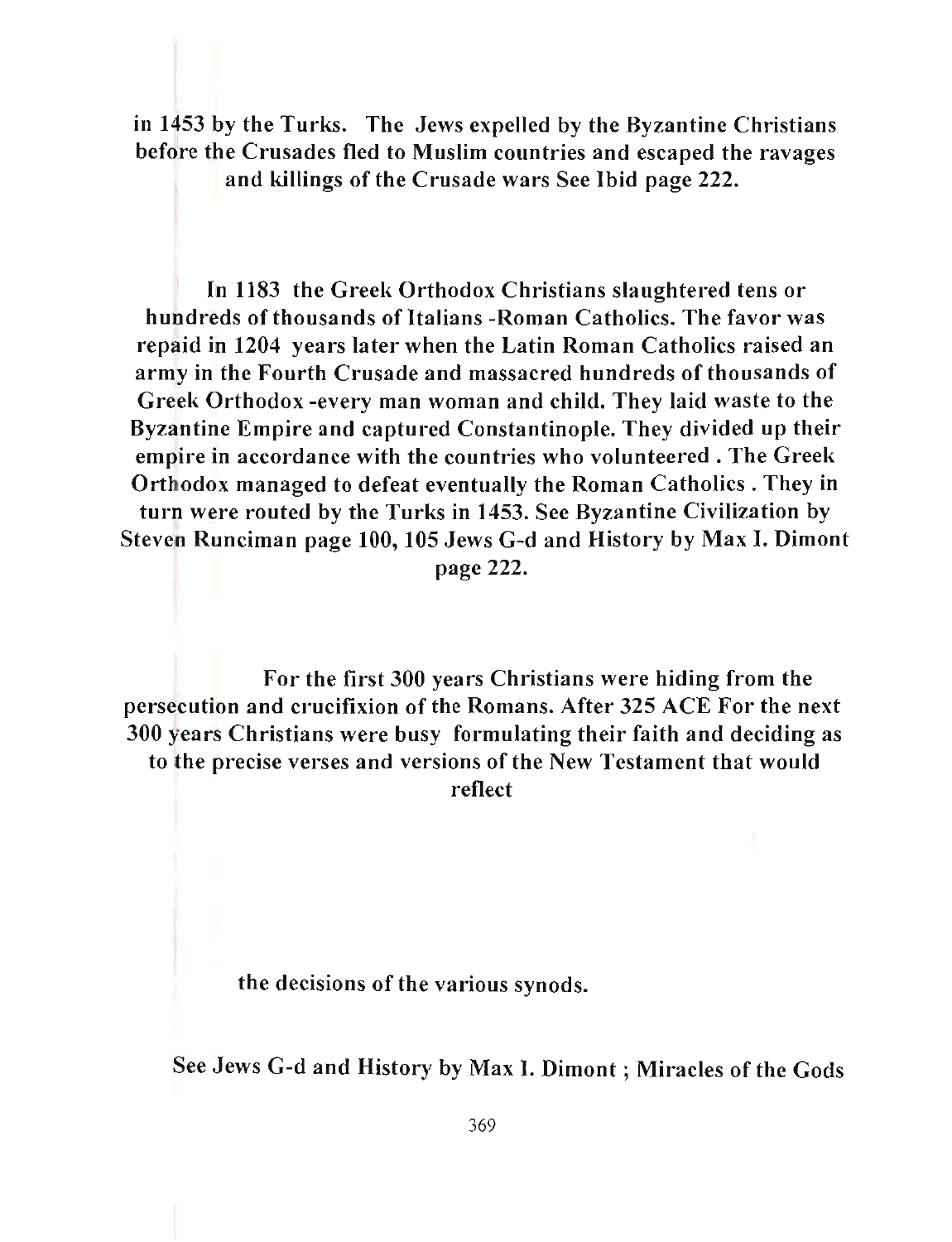# by ErickVon Danken and Caesar and Christ and Age of Faith by Will Durant and Age of Faith by Thomas Paine

In 390 the grandsons of Constantine divided up the Roman Empire. One grandson took the West with Rome being his capital. The Roman Catholic Church followed him. One grandson of Constantine took the Eastern part of the empire with Constantinople as his capital. The Greek Orthodox Catholics followed him. Each group developed different theology and practices and rituals. Each group ex communicated the other for heresy in 1094 ACE. The hatred toward each other was greater than toward Muslims and Jews. ; Byzantine Civilization by Steven Runciman page 100; See Jews G-d and History by Max I. Dimont page 221, 222. Each group represented itself as the true Universal religion for mankind. Each group was monopolistic.

# There existed no middle ground or compromise. The only alternative given was to have their rivals convert to their brand of truth or be exterminated. ONE CAN WONDER WHAT WOULD HAVE I HAPPENED WOULD THEY HAVE POSSESSED ATOMIC WEAPONS?

This came to a head in 1183 . Until that time the Christians did not feel strong enough to challenge each other The Western Roman Empire fell in 600ACE from the attacks of the Vandals Visigoths Ostragoths and Huns. The new secular kings did not disturb the Roman Catholics dominance in religious matters. But they gave a prominent place to the Jews and used them as the middle class to build and maintain commerce in the Middle East and the Far East. The Jews' vast knowledge of the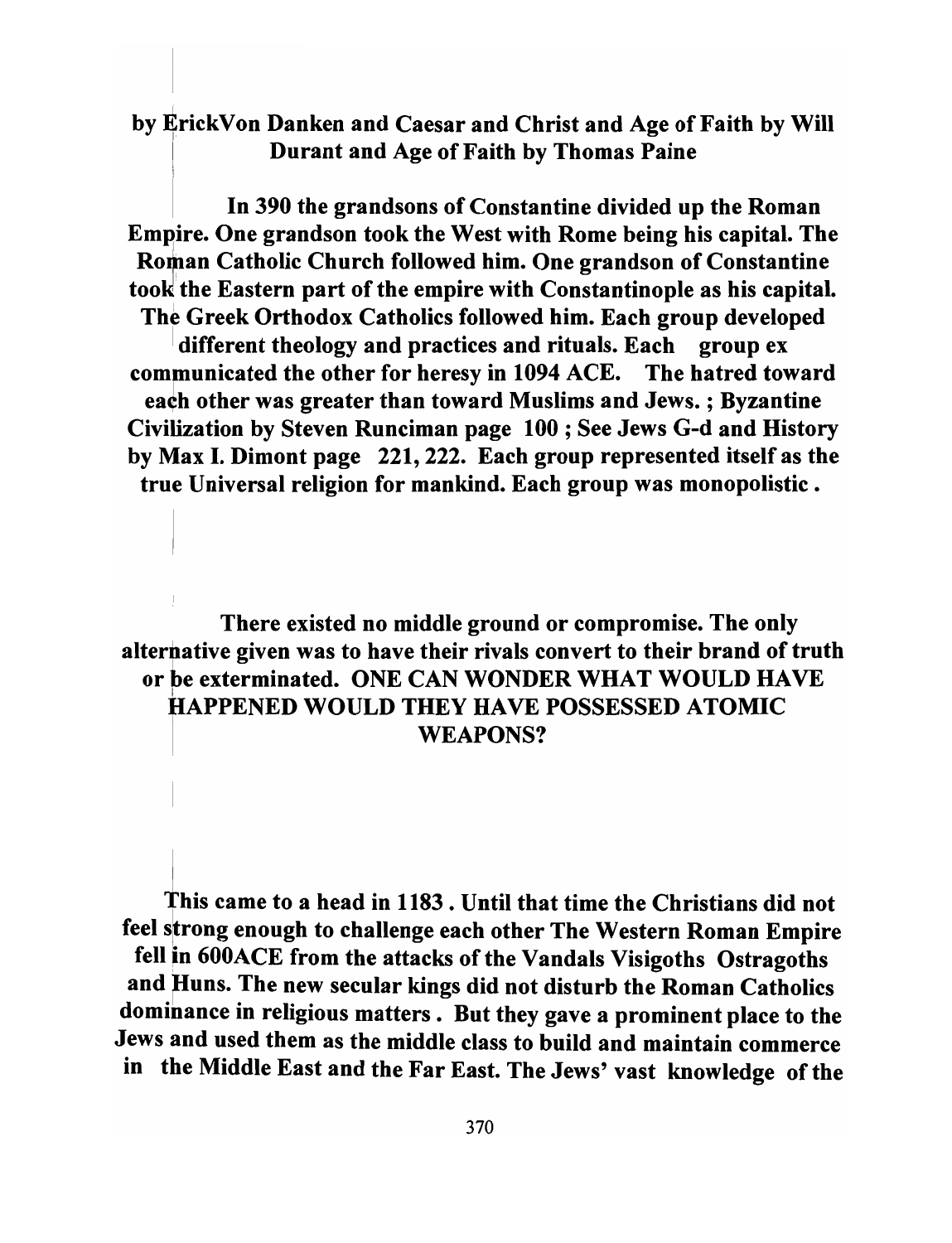physical sciences and languages was indispensable. All this lasted until 11 00 land the Crusades. It was then that the Roman Catholics decided to exterminate the Greek Orthodox heresy as well as the Muslim heresy. 1 The blood bath in 1183 by the Greeks against the Italians was a perfect pretext to exterminate them.

, In 1575 before the 30 year war between Catholics and Prbtestants ,30,000 Protestants- every man woman and child were slaughtered by Catholics in their beds. Soon afterwards an equal number or more Catholics were Killed by Protestants. Millions of Christians- Catholic and Protestant were killed in the 30 year war 1618- 1648.

ffhe common denominator of all the killings was when Europeans smelled that someone was weaker and defenseless he would be enslaved if not killed. This also explains the witch hunts and burnings of women like Joan of Arc the French heroine that led an army against the English and forced them to lift the siege of Orleans France in 1428. She was captured and sold to the British. She was tried on the charge of heresy sorcery and burned at the stake in 1431. TENS OR HUNDREDS OF THOUSAND WOMEN AND MEN WERE BURNED AT THE STAKE . ON THE CHARGE OF SORCERY.

This disease even reached our shores in the famous hanging of 19 men and women suspected of witch craft in Salem Massachusetts by the Pilgrims who wanted to establish their religion as the state religion that would be given police powers by the civil government. They did not tolerate any other Protestant Catholic and certainly not Jewish or Unitarian faith. Roger Williams escaped from Massachusetts and established in Rhode Island a settlement that was tolerant of other faiths. Fortunately by the end of the 1600's their bigoted ideas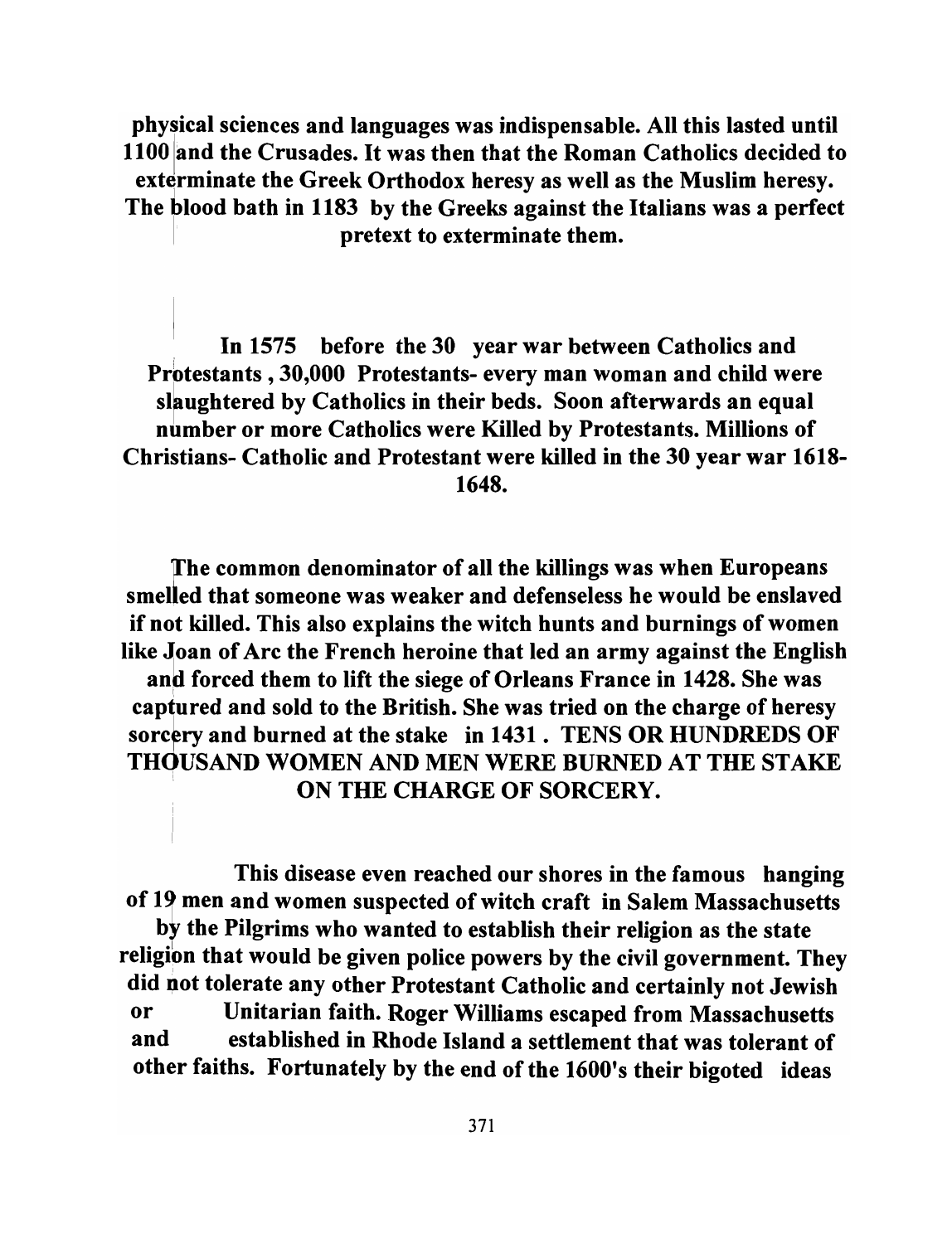were disavowed by the American people. The early settlement in New York City by the Dutch were also intolerant to Jews. However this attitude changed when the stockholders of the Netherlands trade company many of whom were Jewish ordered the governor to abolish his anti-Jewish edicts.

Pennsylvania Delaware Virginia and the other colonies although predominately Protestant tolerated other faiths. In the 1700's the colonists became more tolerant. By the time of the revolution freedom of speech and religion and the divorce of church and state became a central policy accepted as an article of faith by all the founders of the USA.

It is to the credit of the founding fathers of our Republic that they had the Divine sense of enacting a bill of rights to the Constitution of the USA. The first amendment divorces church from state. Freedom of religion and speech are guaranteed.

There existed a period of time that the founding fathers wanted the official language of this country to be Hebrew .Hebrew was studied in all the colleges in the USA before 1800. The Jewish Bible the Pentateuch inspired the founding fathers in their Declaration of Independence.

All the above mentioned killings were Christians killing Christians. How many millions of Christians and Muslims were killed in the 200 -300 years of the Crusades? Over 200 or 300 million people werelkilled in the First Second World Wars and all the lesser wars from 1800-2007. Most of the people killed were Christians killing other Christians.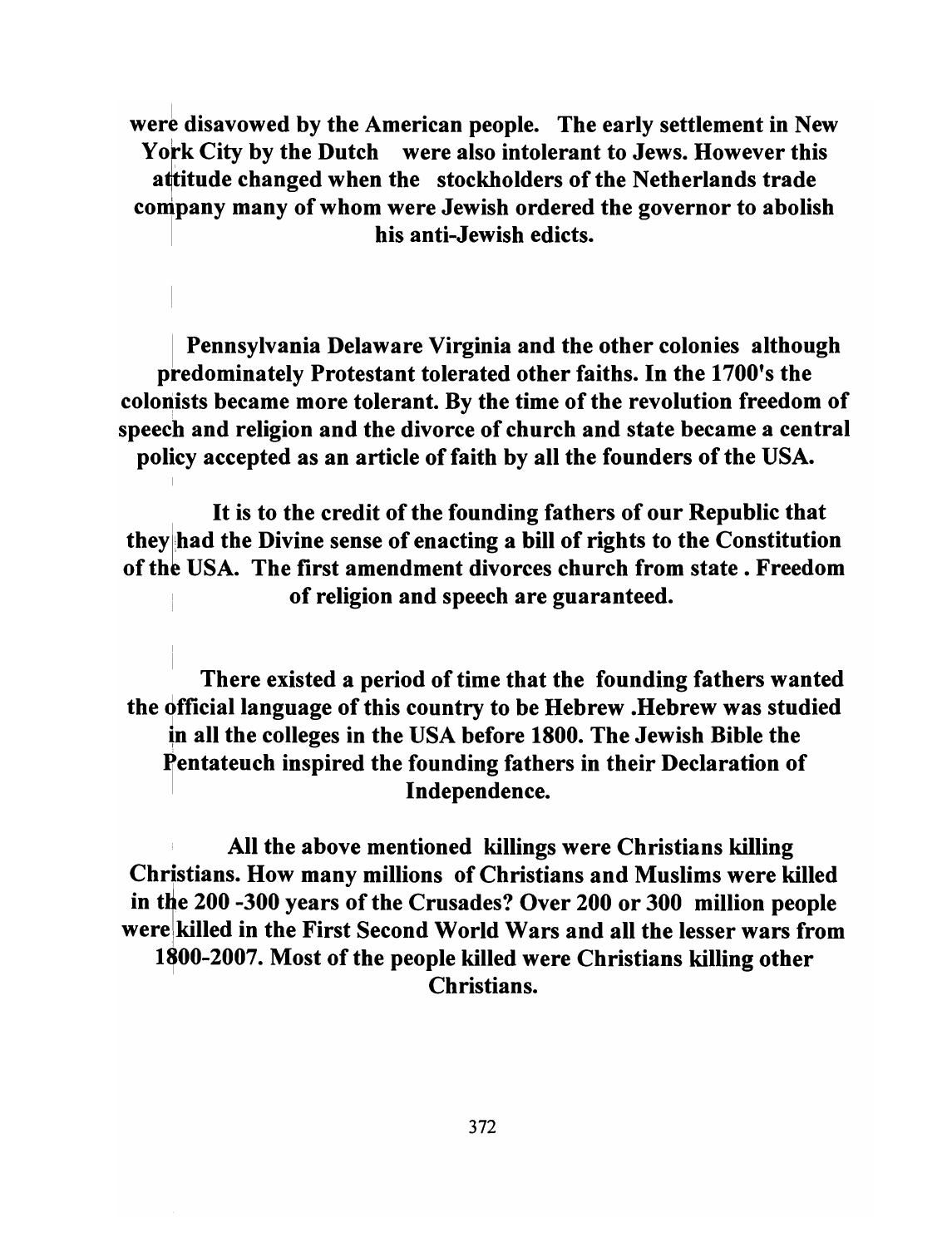IT WAS A MIRACLE THAT THE Europeans did not possess<br>tom bomb all these years. Otherwise there would not have existed a the atom bomb all these years. Otherwise there would not have existed a world for the last 1700 years. It is very scary now how long the world will last.

Six million Jews were gassed and burned by the Nazis in 1940- 1944. All the Europeans are guilty as accessories. When one is able to rescue another human and fails to do so-Rambam Rotzeach Ushmirot Haneefesh 1:13 ; or steals the haven that would enable anther human from being saved that individual is guilty of being an accessory to murder. Rambam Rotzeach Ushmirot Hanefesh 2:2,3.4;Melochim 9:4

The British stole Palestine 1920-1939 and prevented the Jews from saving themselves from the Nazis. They are guilty as accessories to murder.

The Nazis were given a dress rehearsal and provided with 1700 years of precedents by the Europeans. This is not the fault of Christianity; but it is Europeans who corrupted Christianity. Would the Europeans in 315 -1944 have elected Islam Hinduism Zoroastrianism Buddhism or have remained with the Greek and Roman pagan religions they would have corrupted any thing they would have touched.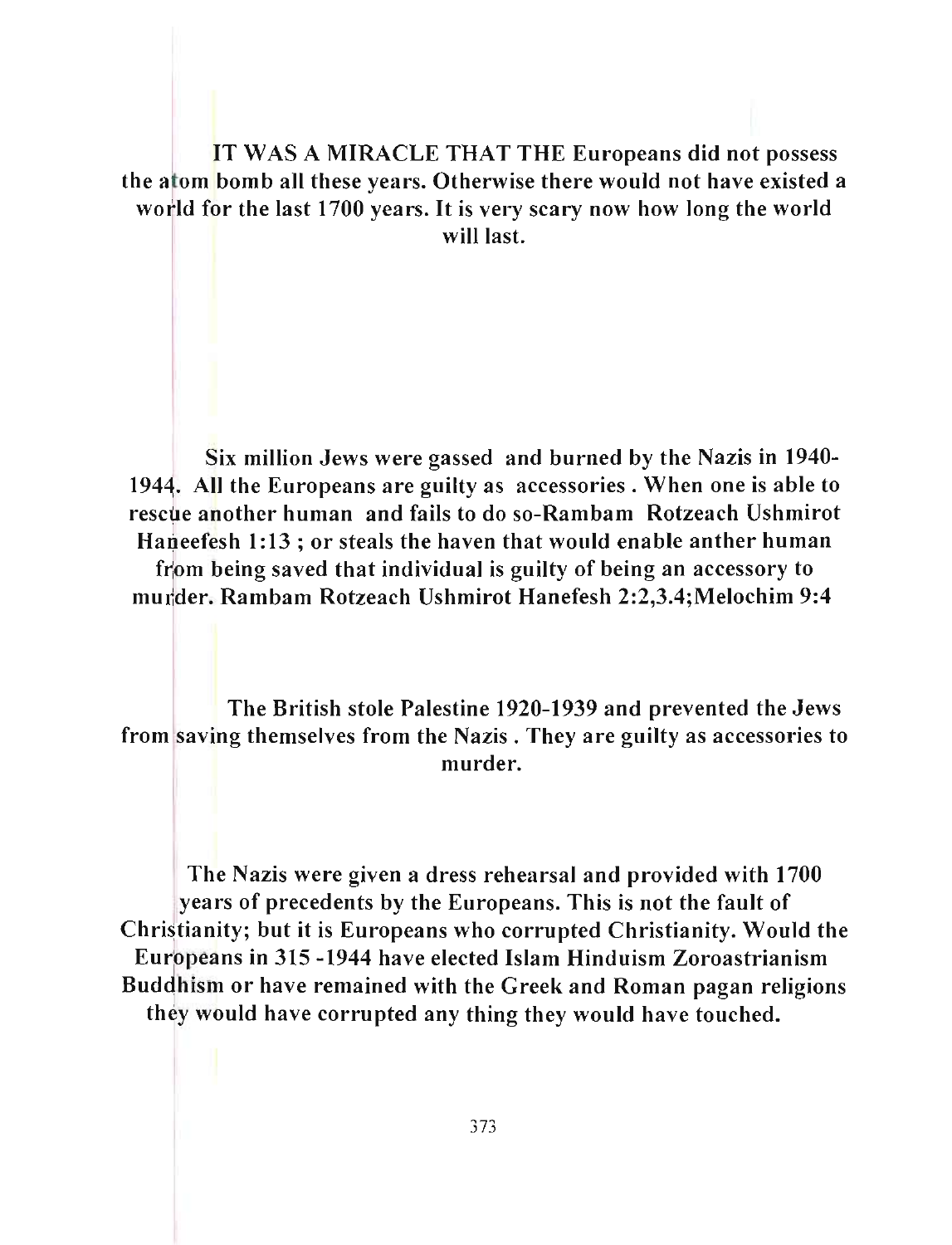The Europeans created a holocaust and massacred six million native Indians in North and South America from 1500-1800.

This was the dress rehearsal for the holocaust of the Jews by the same Europeans who used the Nazis as the fall guys. Now they are using Hanias Fatah Hizbulah and AI Queda and other terrorists to kill Jews in Israel.

Will Durant writing in Lessons of History states that over a period of the last 3400 years there exists only 150 years that there were no wars and killing. That occurred when the pagan Roman emperors were in power.

In India among the Hindus who believe in transmigration of the souls of gods and humans even to the bodies of animals birds and insects, these creatures are not killed. It is better to be an ant in India among the Hindus than an emperor among the Europeans.

However animals birds and insects are treated better than people. This was true in ancient Persia and Egypt, as well, that also worshiped animals and birds as gods. They also believed that a god or another human's soul was by transmigration in the body of the animal bird rodent or insect. In the ancient Egyptian Temples calves cows snakes crocodiles alligators birds would roam free . The emblem on the headgear of the ancient Pharaohs was a picture of a snake and a prey bird-the falcon. The emblem to this day for physicians is a picture of a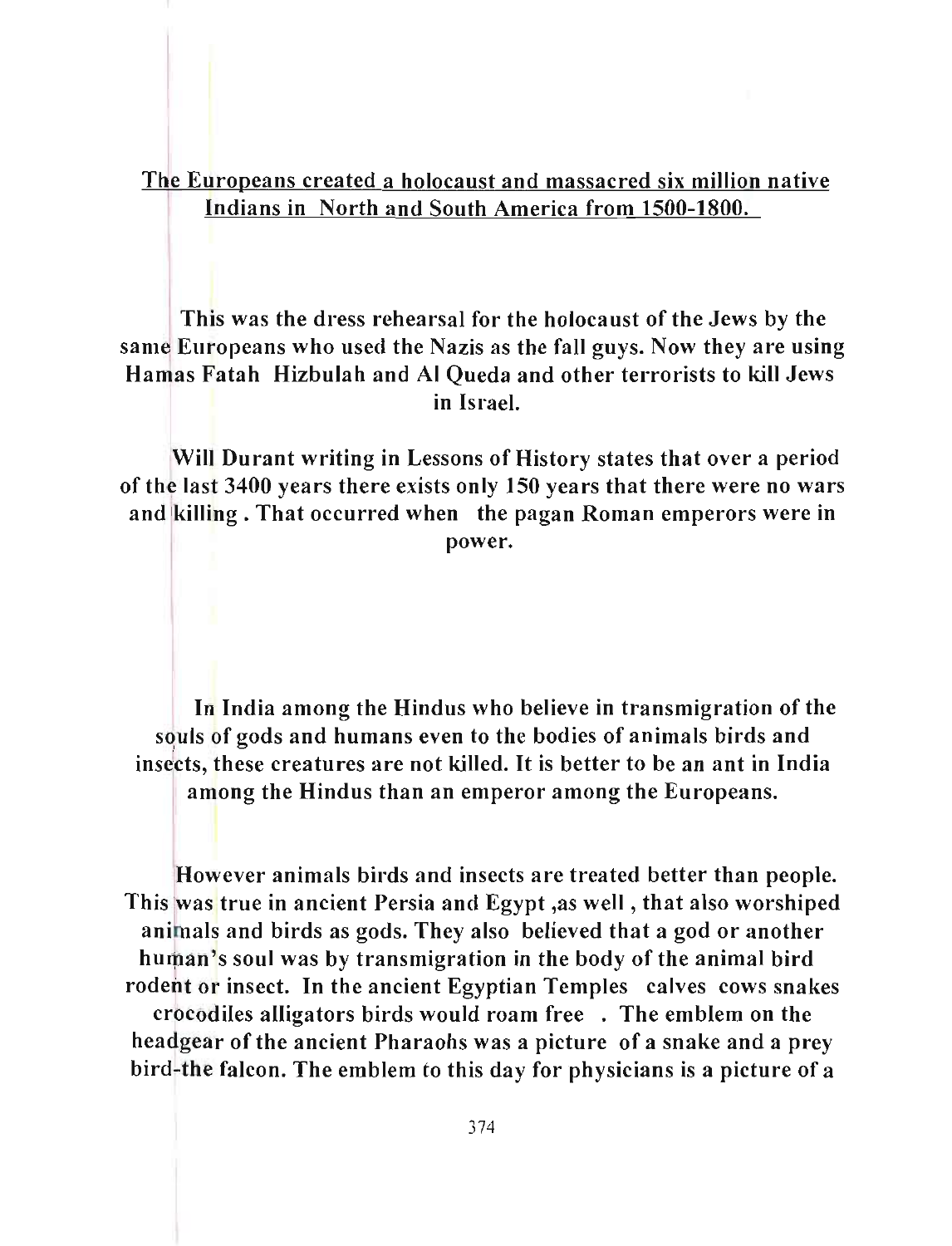snake..

Bloodshed in continuous wars plagued Egypt Persia and India. Since early history internal strife and civil wars have ravaged India . Even in modern times Hindus kill Sikhs and Muslims and vice versa. That is why the British in 1947 separated them into India and Pakistan.

The Hindus historically have a low caste that are untouchables and are discriminated against. They also kill by burning the widow the day her husband dies. That custom has been abolished in recent times.

No wonder that the Church and the secular authorities in Europe and later in Poland and Russia since 1200's feared the influence of the Jews and insisted that they be segregated in Ghettos. See The Ghetto by Louis Wirth pages 22-33; Jewish Life in the Middle Ages by Israel Abrahams pages 62-69, 161,332,409.

They had nothing to fear that the non Jew would adopt the restrictive Mitzvohs -rituals of the Jew from cradle to grave; or even his pure monotheism. The Christian gospel was more appealing.

It was not the fear that the non Jew would adopt the Jewish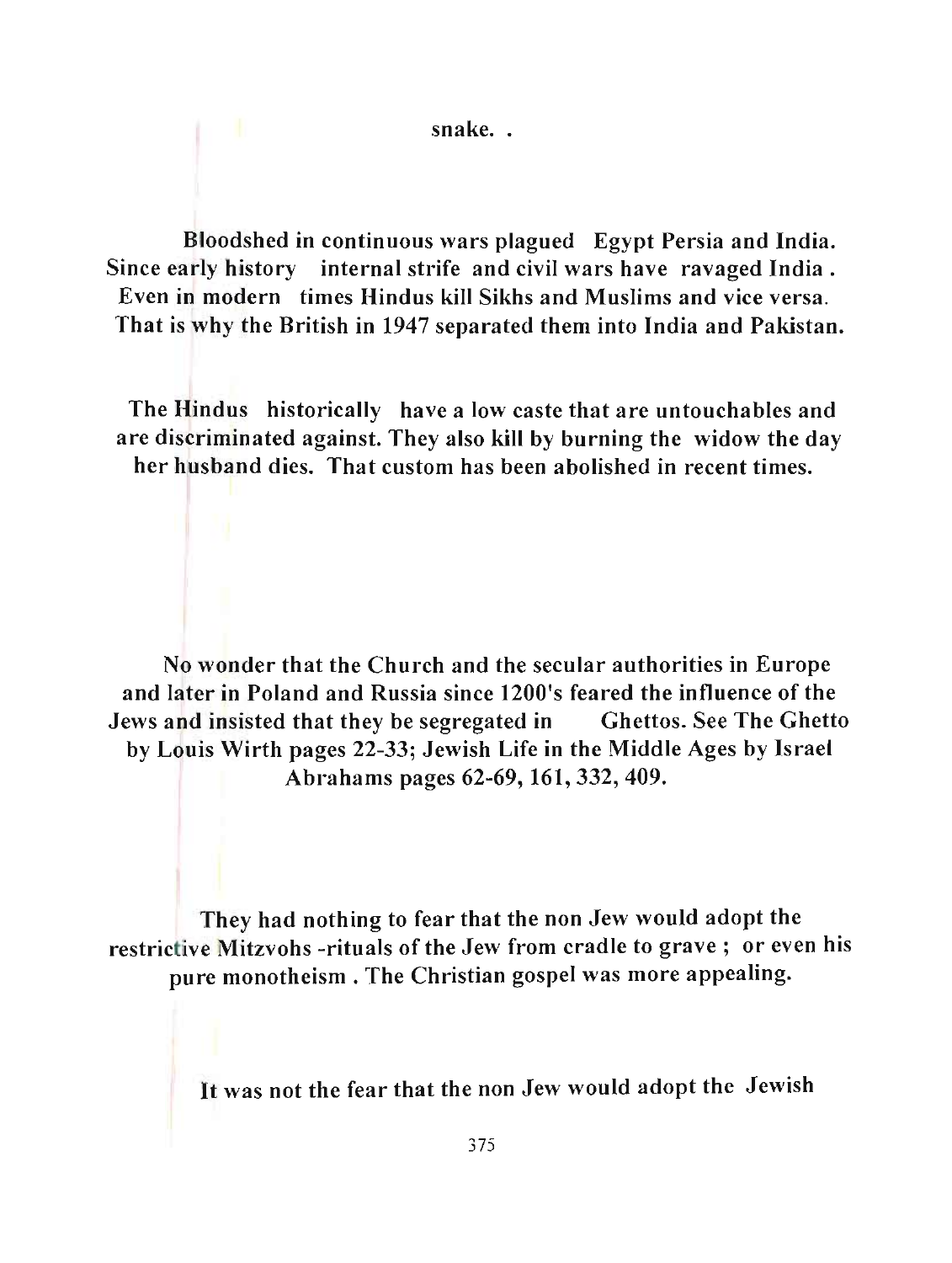rituals. All the rituals are transcendent to human understanding. For one not born Jewish he/she is not required to observe them and there exists no logical reason for him/her to adopt them. They are not humane rational laws. Why then all the paranoia?

What they feared was the example of Jews being tolerant having compassion for everyone regardless of faith color sex or national origin. Jews never settled disputes with dissident sects and heretical movements with the sword. JEWS USE REASONING AND PERSUASION. The fall back default position -the worst possible contingency- the heretical view persists. So what. We are not G-d's policemen. Let G-d himself deal with the heretics. It is not our task to save all the souls of men. If a=b, it is true that a can not = c. But it is not my job to make sure that all men state that  $a=b$  and not c even if I have the power to force every man to acknowledge that a=b and not c. Otherwise you create genocide and destroy the world. If G-d wants all men to have one universal religion let G-d make an appearance daily all over the world and announce this fact. Just like G-d appeared at Mt. Sinai 3400 years ago in front of millions of Jews and non Jews and gave the Ten Commandments, so too let Him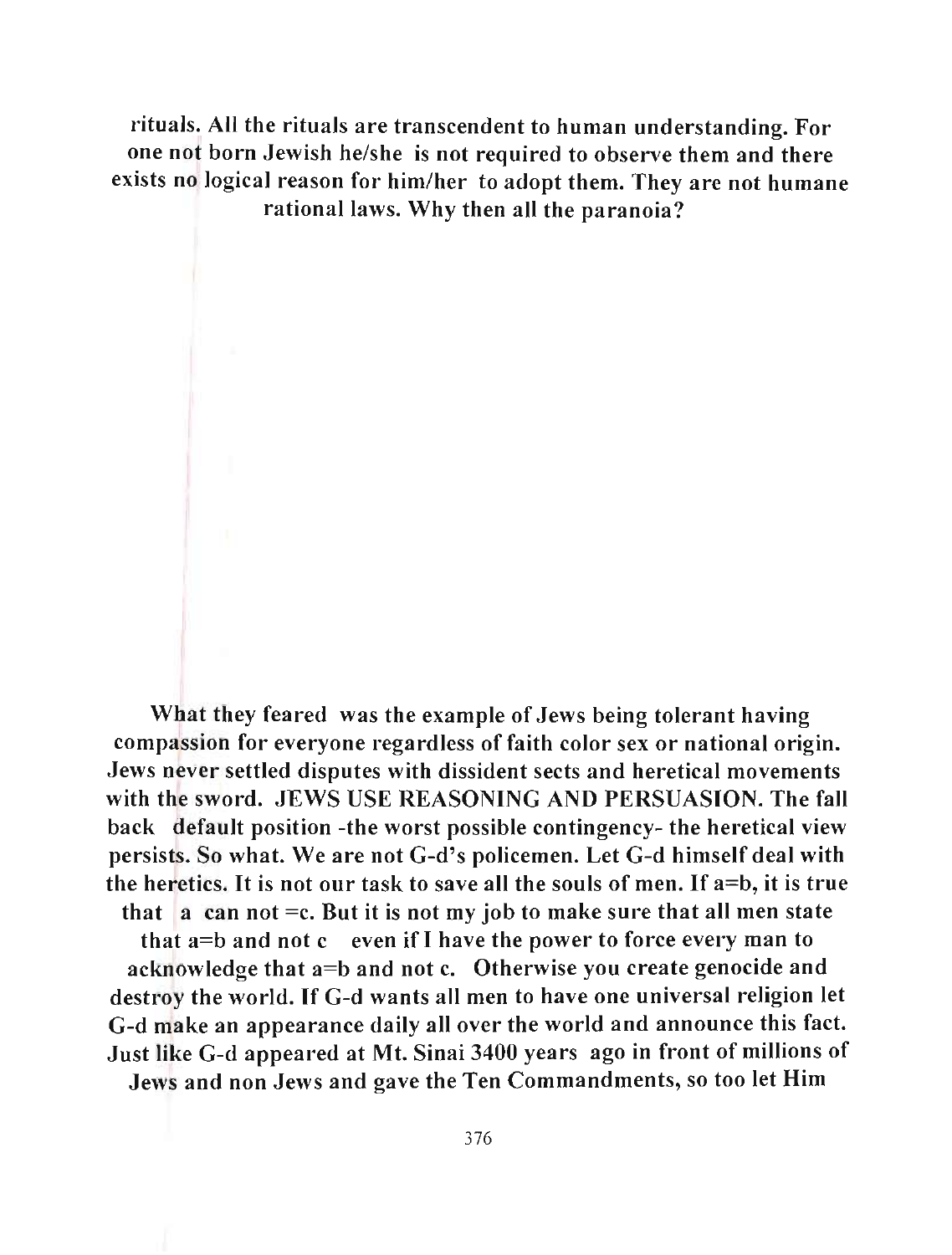duplicate Revelation daily for all humanity.

## IN THAT WAY ALL DISPUTES WILL BE SETTLED.

Since there exists no daily revelation G-d by default is quite happy that there exists a multitude of people each expressing their vision and belief who G-d is and what G-d wants.

As long as they do not hurt and

certainly not kill other people IT IS OK.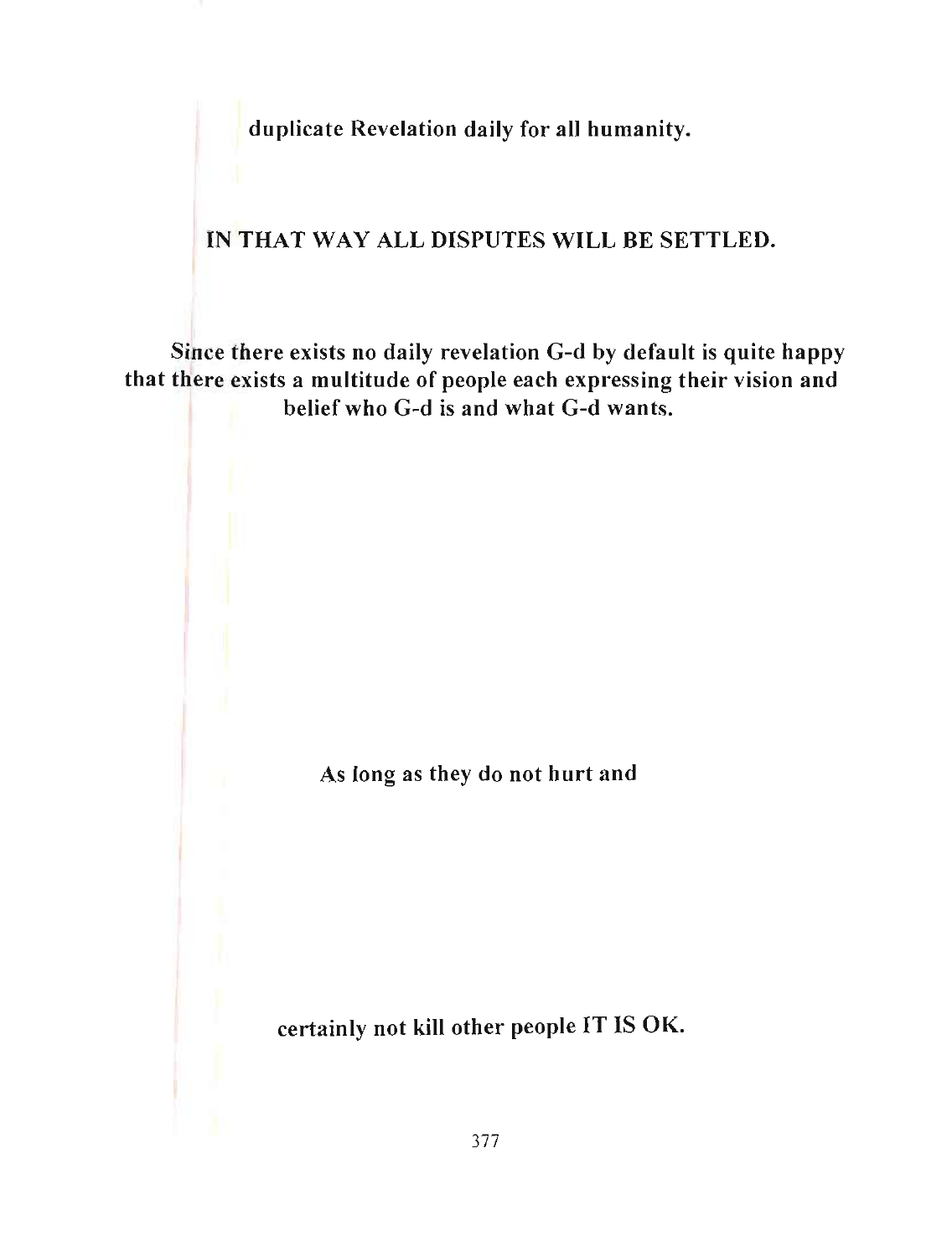The American first amendment to the constitution of freedom of speech and religion and divorce of the state and the church is the kernel of Judaism. Democracy is what Europeans feared for the last 1700 years.

See Kuzri in defense of Judaism and why Jews do not accept Christianity. See Edward Gibbon The Triumph of Christendom in the Roman Empire page 8. This is the argument the early Jewish Christians the Ebyonim gave why Jews do not accept the message of Paul that the Jewish ritual Laws-all the Mitzvohs have been superseded by the New Covenant- Christianity and are no longer valid. G-d is truth. Israel and the Torah are equally the truth and wll exist

eternally. All humans are the truth and the Seven Nohadite Mitzvohs Principles of humanity are the truth and will exist to etrenity.

Jews tolerate dissent and even heretical views.

Europeans for 1700 year feared democracy.

That was the reason Hitler and the Nazis had to get rid of the Jews ,if he was going to enslave the world.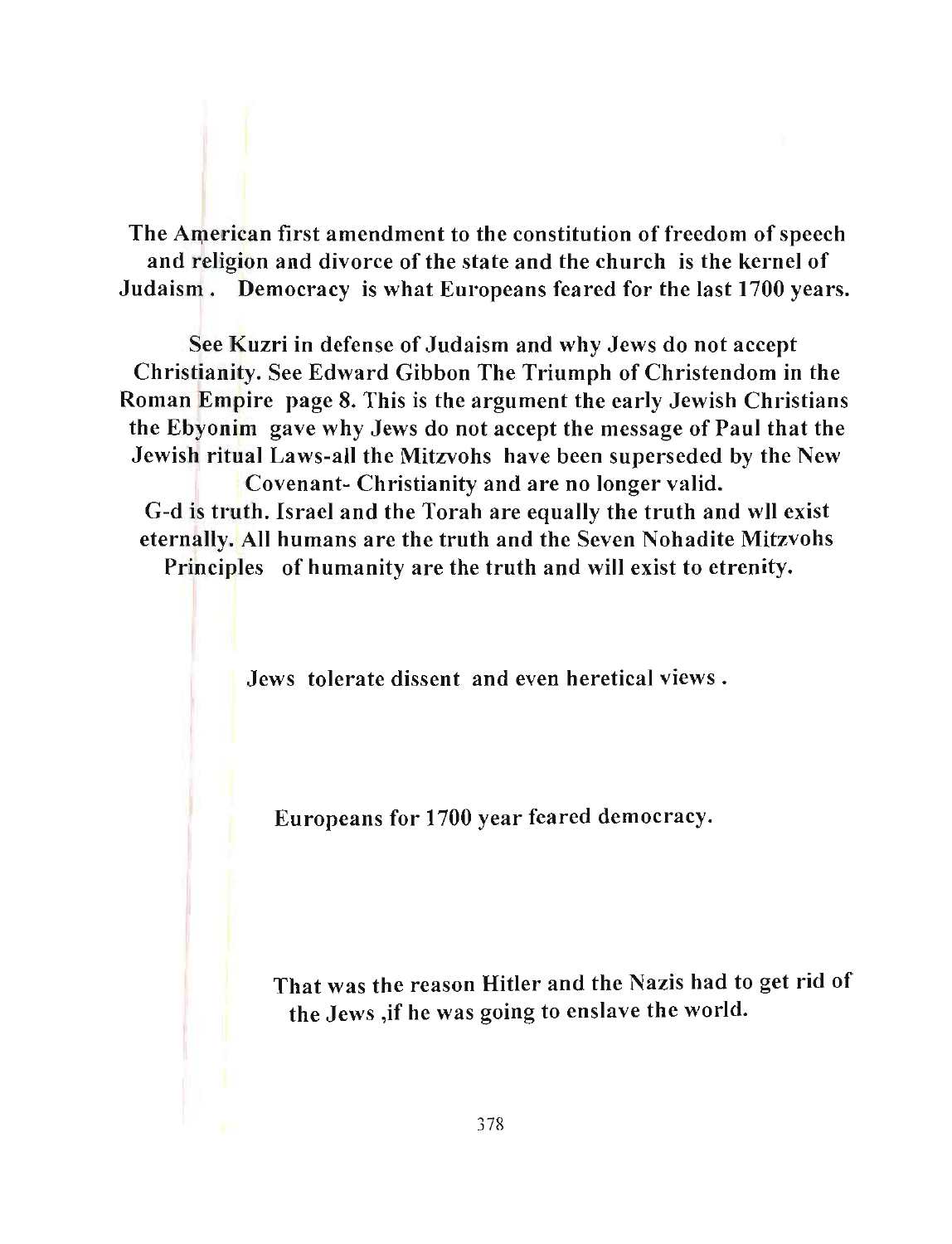Hitler and the Nazis were not an anomaly; but the legitimate son of 1700 years of European "civilization" .

I know of a case of a Jewish Student 50 years ago who was accepted in a university for a masters program. His philosophy professors warned him that if he wanted to pass his course he must abandon the Jewish idea that Jews are the chosen people. The professor assigned a term paper with the topic -what is my philosophy in life. The

student wrote that his philosophy was Judaism and summarized Judaism that Judaism is freedom of speech religion and divorce of state and church. The Jewish concept of being chosen is that G-d selected the Jews to achieve immortality by observing the Mitzvohs the ritual Chukim non rational laws in addition to the Seven Nohadite principles of humanity recorded in the Talmud and summarized in the Shulchan Aruch -The Code of Laws. G-d chose all non Jews to observe the Seven Nohadite principles of humanity. In that way they achieve immortality. The philosophy professor failed this student. Upon asking the professor

why he was failed, the reply was "I WARNED YOU".

He made up this course and received a passing grade and thus fulfilled all his course requirements. He was now ready to write his thesis. He was, however, warned by one of the faculty that this same philosophy professor who failed him was on the committee who passes or fails **a** applicants in their thesis. He was advised to take another six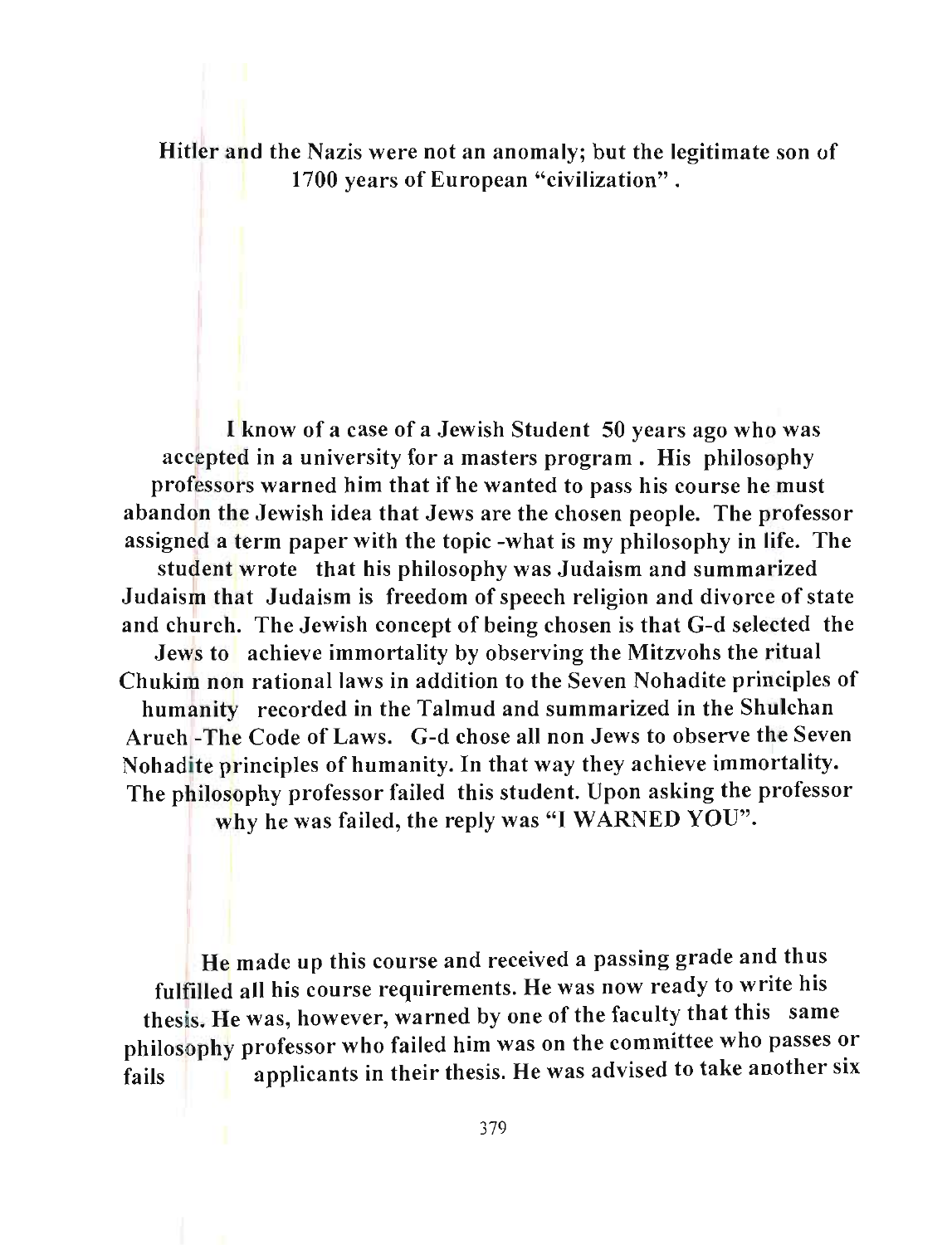credits that would substitute for a thesis. The student insisted on his US constitutional rights and wrote a thesis. The philosophy professor failed him and he did not receive his masters degree.

It is obvious that the professor was not a loose wheel. He was carrying out the policy of the college. The student held the college responsible.

This college was using marks of passing and failing as coercion to dictate their anti Judaic and blatantly Anti- Semitic agenda.

IF Jews were not welcome he was not going to push to remain or get a degree.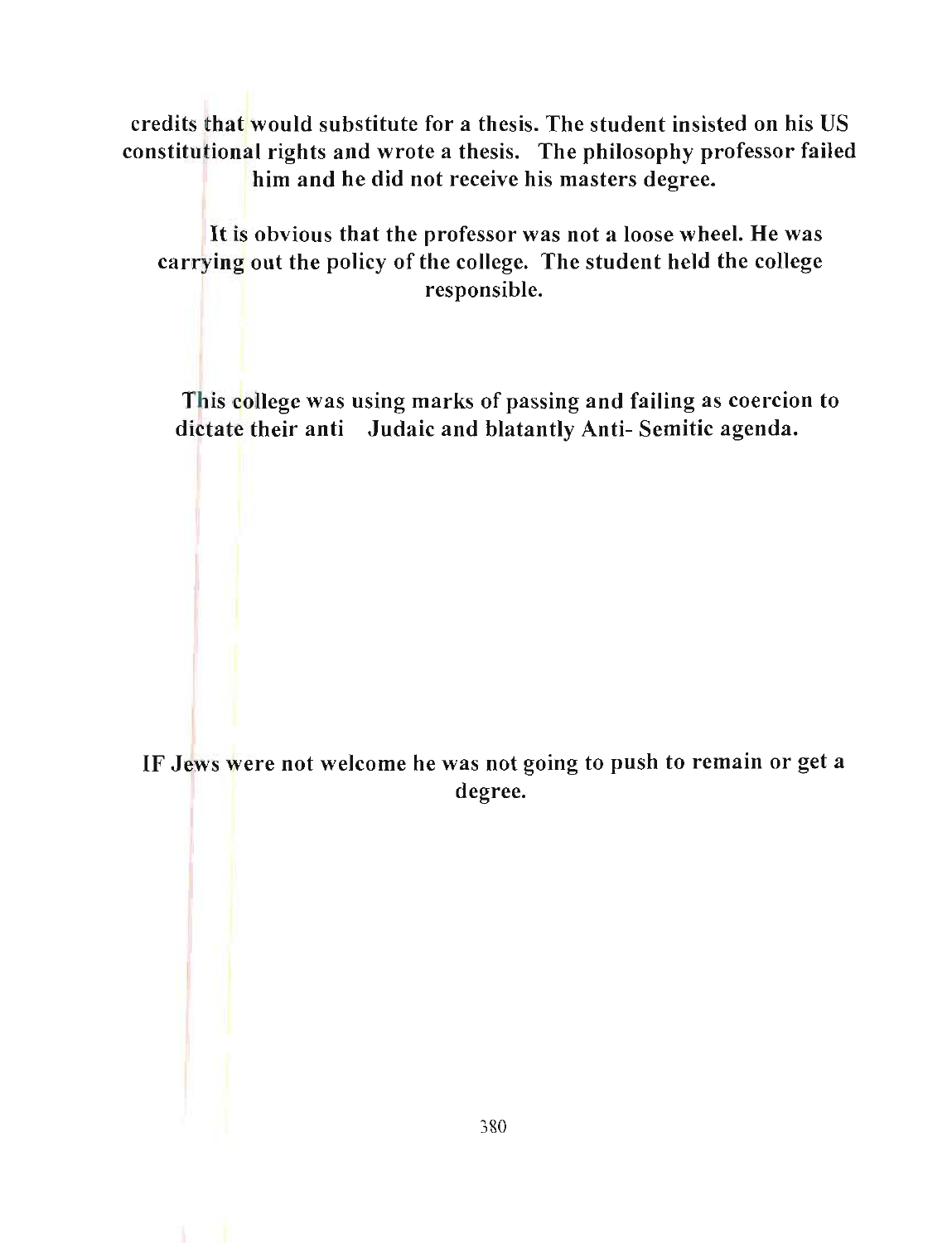He did not want them.

The ball was now in the court of this student. Now he was in control. He made a profit cost analysis. He decided that he did not want a degree from such a university. He had completed the 24 credits in 4 months and completed the additional course to compensate for the philosophy course in 3 weeks. So it was no big deal to switch aU these credits to another university.

The student decided not to sue the university because he was ashamed to display any degree from a university that was bigoted. The university had no Catholic Muslim or Jewish students. There were no students of color. It goes with out saying that this university did not have any professors who were Muslim Catholic Jewish or of color. There were no women professors..

THE STUDENT DID NOT WANT TO HAVE ANYTHING TO DO WITH SUCH AN ANTI-SEMITIC INSTITUTION. IN ADDITION THEY ALSO WERE RACISTS AND SEXISTS.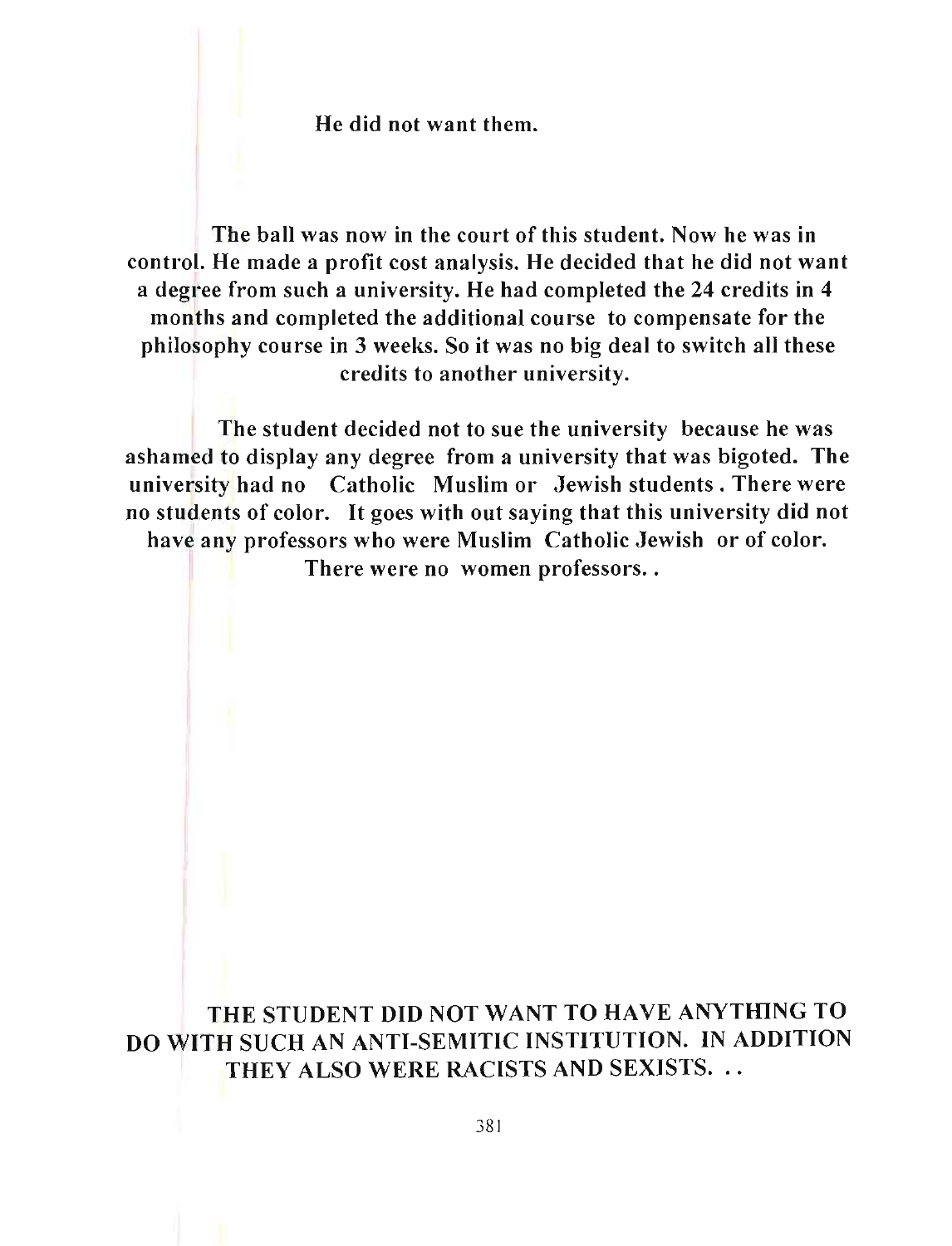# THIS IS THE ADVISE FOR LONGEVITY -NOT TO HAVE ANY BUSINESS WITH PEOPLE WHO UPSET YOU AND ARE , UNREASONABLE OR DISHONEST.

In addition he wisely decided to spend his energy time and money and enter another career. He received a degree from an other university that is considered one of the top universities in the world.. He achieved security financial success and satisfaction in his new choice. Would he have sued and won he would have remained for the rest of his life in a low paid job with very little security..

Every thing in life has a silver lining. We may not be able to contrdl what other people do to us. But we can control -to an extent- how we react. The measure of a wise man is what and how one reacts to injustice.

The secret of Jewish survival is not to blow your top and avenge every injustice ;but to be pragmatic and move on to survive.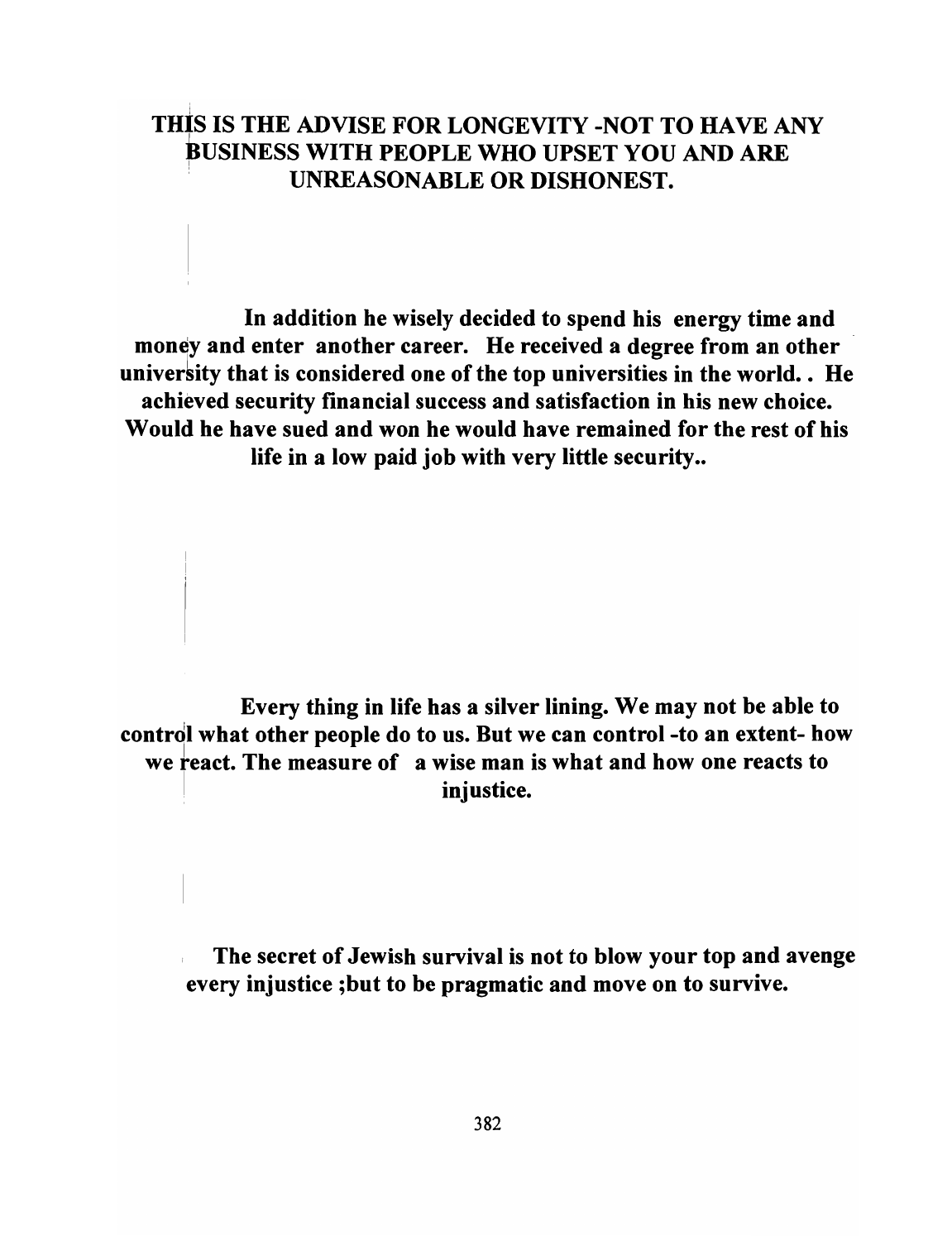When the Ten Tribes of Israel were exiled by the Assyrians 2700 years ago the Rabbis of the Talmud absolved them from observing Judaikm , if doing so would endanger their lives. See my Responsa on Four Parts of Shulchan Aruch vol 3 chapter 19.

### SURVIVAL OVER RIDES ALL LAWS.

### See what the Talmud discusses the Ten Lost Tribes - Talmud Baavali Sanehdrin 110b;94 ;Megila 14b

They now were freed from the restrictions imposed by Judaism . They now had the flexibility of engaging in any conduct to ensure their survival. When they would have the opportunity they could always return and join Judaism again. At the most they would have to convert back to Judaism in a conditional conversion. If they are really Jews no conversion is necessary. If not, they presently are converting.

This is the procedure that certain Rabbinical authorities require Jews Who were lost to Judaism for hundreds or thousands of years to undertake. This is the procedure that Jews coming from Ethiopia the i Fallasha Jews; from India the Benai Menashe; or coming from Burma Afghanistan have to follow. There exists millions of Jews who claim that they come from the Ten Tribes. These Jews are in addition to many non Jewish sects who have adopted Christianity who claim they are **I** descendants from the Ten Lost Tribes. Such a sect existed in . Great Britain.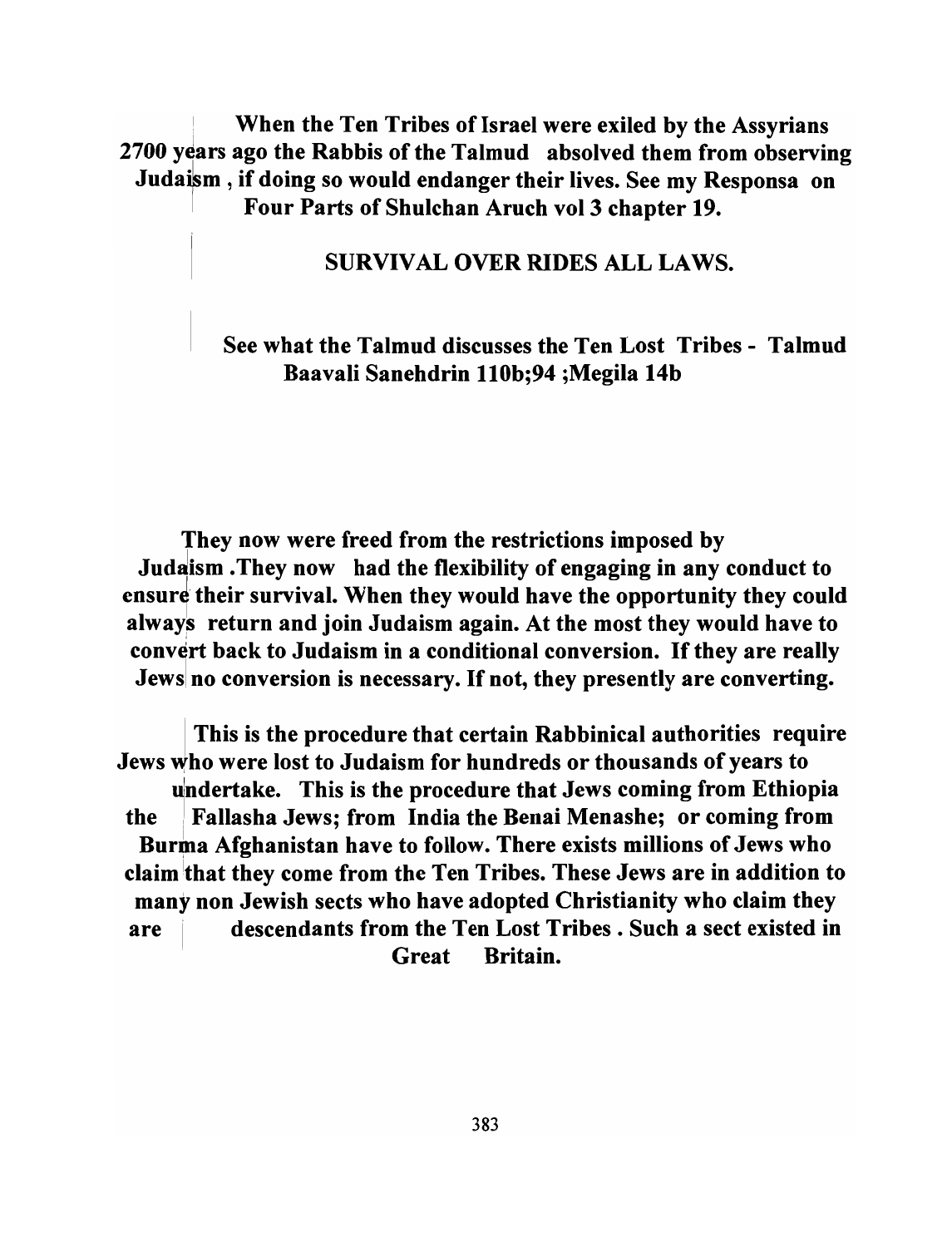As a rule in the great majority of cases the anusim -the Jews forced to convert in Spain and Portugal married only within their own group. They did not intermarry. This fact was established as Jewish law in Aruch Hashulchon Even Hoezer 3:16. If one of the descendants of the anusim claims that they are descendants of the priestly tribe of Aaron they are believed. If they want to marry a Jew there exists no problem. See Aruch Hashulchon Yoreh Dayoh 268:14. Other authorities -the Aruch Hashulchon -writes that each case be separately investigated. Rabbi Feinstein in Jgros Moshe insists that the anusim or Jews claiming that they are descendants of the Lost Ten Tribes undergo a conditional conversion.